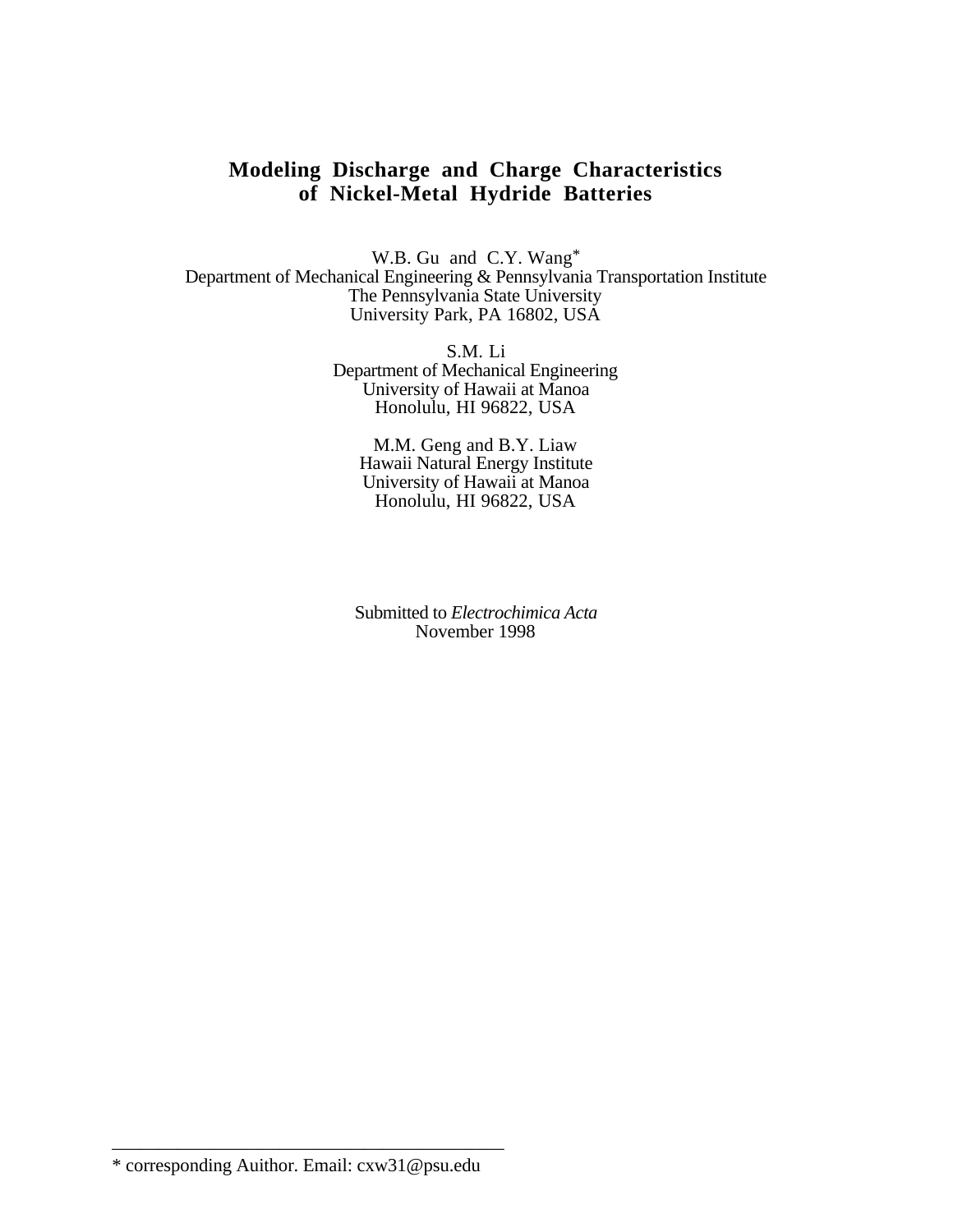**Abstract**—A combined numerical and experimental study of the discharge and charge of nickelmetal hydride (Ni-MH) batteries has been performed. Numerical simulations were based on a previously developed micro-macroscopic coupled model which includes both the proton diffusion in the nickel active material and the hydrogen diffusion in metal-hydride particles. Oxygen generation and recombination, a principal mechanism to ensure safe operation of Ni-MH cells during overcharge, is also accounted for. A sealed Ni-MH cell (AA size, 1Ah capacity) was prepared and discharge experiments were conducted at various rates. These experimental data along with other discharge and charge data available in the literature were used to validate the present model. Numerical results were presented to show the effects of oxygen evolution on battery performance, particularly on the charge acceptance, cell pressure build-up, and selfdischarge. This combined experimental and numerical study yields a computer-aided tool for the design and optimization of Ni-MH batteries.

*Key words:* nickel-metal hydride battery, oxygen reaction, modeling and computer simulation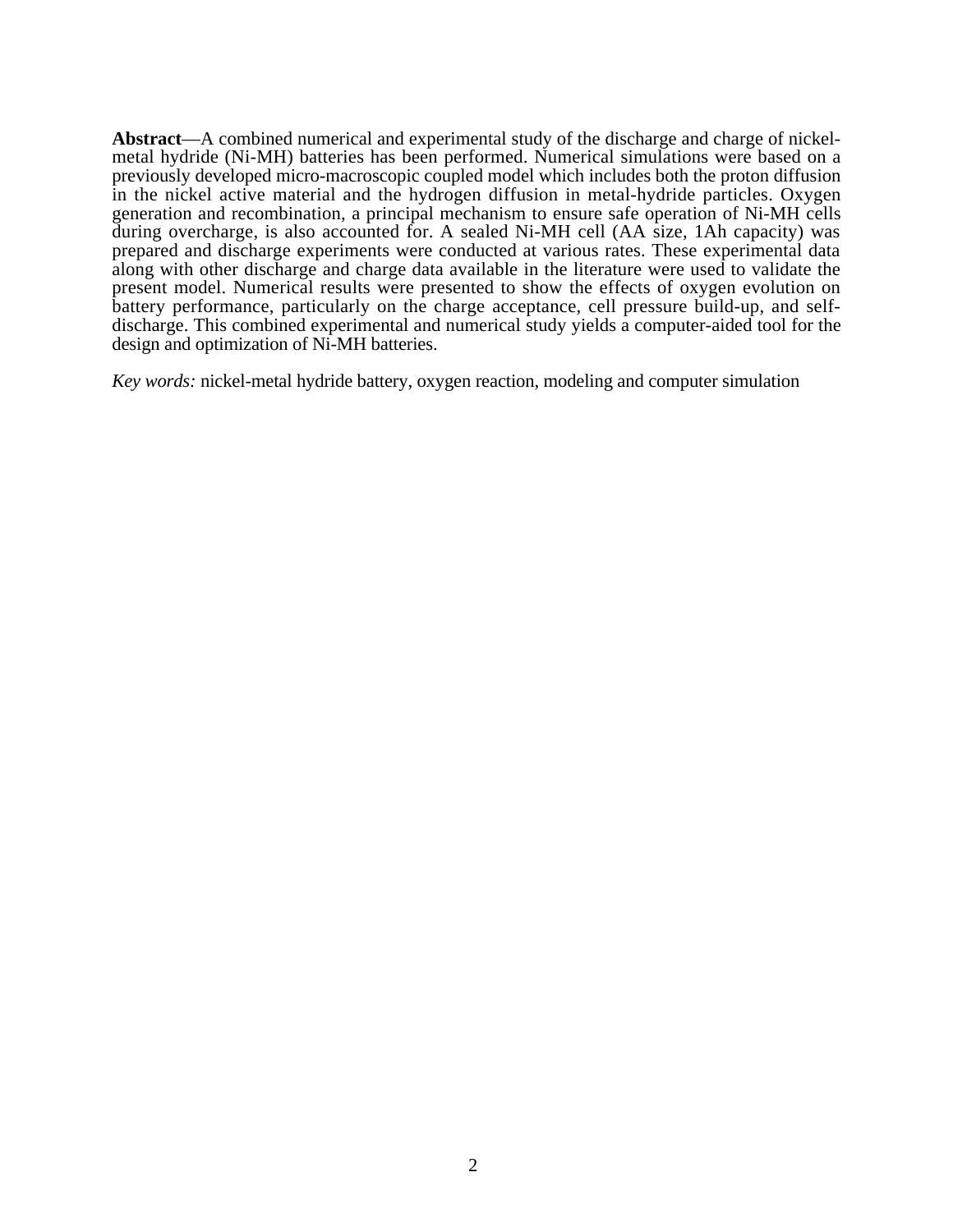# **LIST OF SYMBOLS**

# Greek symbol

| $\alpha_{ai}$ , $\alpha_{ci}$ | anodic and cathodic transfer coefficients for reaction j                   |
|-------------------------------|----------------------------------------------------------------------------|
| E                             | volume fraction of a phase                                                 |
| $\eta_j$                      | surface overpotential of electrode reaction j, V                           |
| $\theta$                      | interfacial state of charge of the nickel acitive material                 |
| $\kappa$                      | conductivity of an electrolyte, S/cm                                       |
| $\kappa_{D}$                  | diffusional conductivity of a species, A/cm                                |
| $\rho_{avg}$                  | average density of active material, g/cm <sup>3</sup>                      |
| σ                             | conductivity of the active solid material, S/cm                            |
| $\phi$                        | potential in a phase, V                                                    |
| $\overline{\phi}_{se}$        | surface potential in the solid phase at the solid/electrolyte interface, V |
|                               |                                                                            |

Subscript

*b* substrate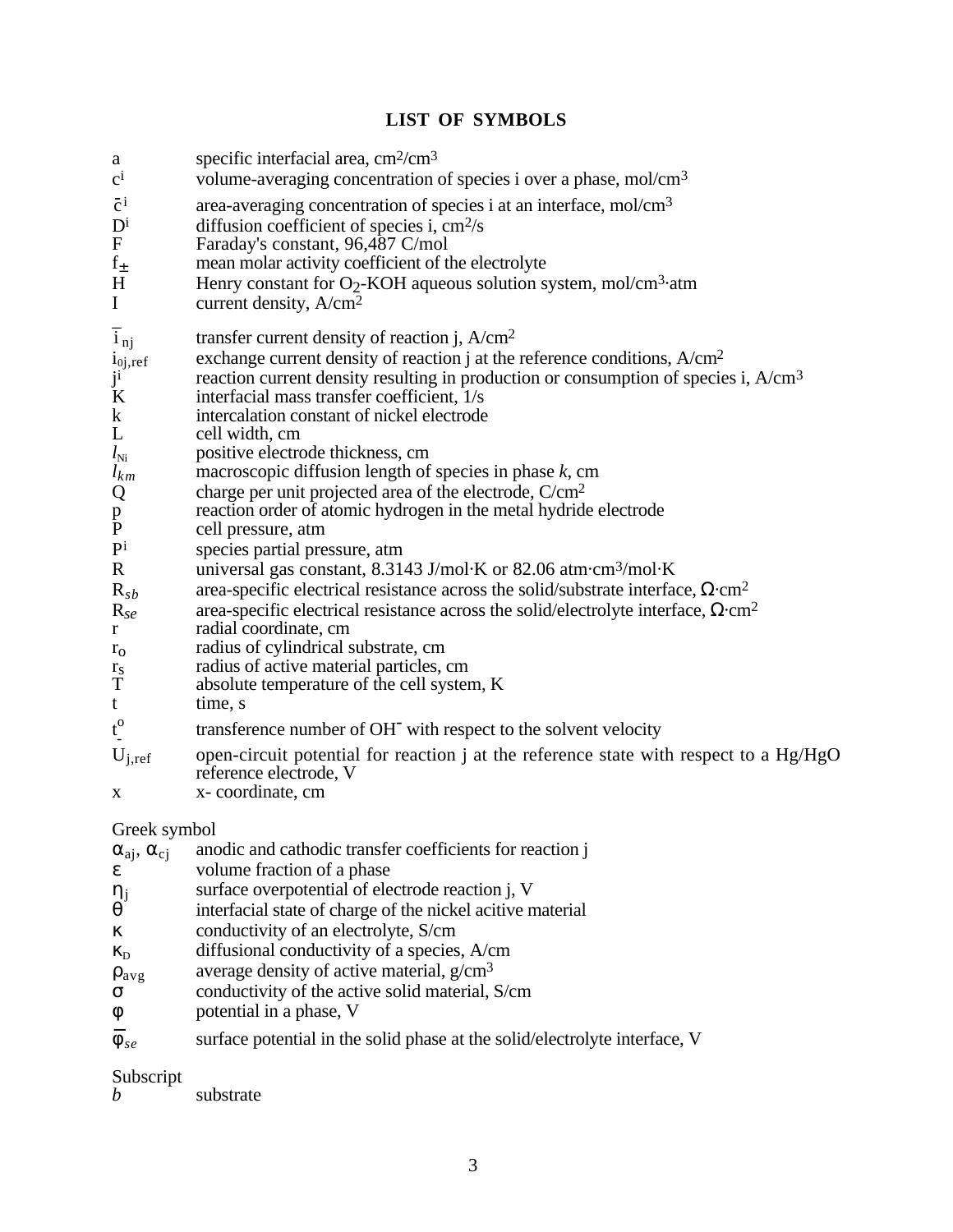| $\boldsymbol{\rho}$ | electrolyte phase                 |
|---------------------|-----------------------------------|
| eff                 | effective                         |
| eg                  | electrolyte-gas interface         |
| g                   | gas phase                         |
| <b>MH</b>           | metal hydride active material     |
| max                 | maximum value                     |
| mix                 | mixture                           |
| Ni                  | nickel active material            |
| ref                 | with respect to a reference state |
| S                   | solid phase                       |
| $s\overline{b}$     | solid/substrate interface         |
| se                  | solid/electrolyte interface       |
| $\Omega$            | initial value                     |

#### Superscript

| eff              | effective                  |
|------------------|----------------------------|
| H                | species hydrogen or proton |
| H <sub>2</sub> O | solvent water              |
| O <sub>2</sub>   | oxygen                     |
| $\overline{OH}$  | species OH <sup>-</sup>    |

## **INTRODUCTION**

The nickel-metal hydride (Ni-MH) battery holds promise for application in electric and hybridelectric vehicles because it has a high specific energy, high specific power, long cycle life, and most importantly no poisonous heavy metals [1]. Extensive efforts have been and continue to be made to develop advanced Ni-MH batteries to meet the stringent requirements of electric vehicle batteries [2, 3]. Mathematical modeling is indispensable in this process because a cell model, once validated experimentally, can be used to identify cell-limiting mechanisms and forecast the cell performance for design, scale-up, and optimization.

A Ni-MH cell is a dual-intercalation electrochemical system in which proton insertion in the positive solid nickel electrode and hydrogen de-insertion in the negative metal hydride electrode occurs during discharge, and vice versa during charge. Figure 1 schematically illustrates these processes. The open-circuit potentials of both electrodes are functions of the local state of charge [3, 4] therefore the cell behavior is strongly dependent on the utilization of active materials. In addition, discharge or charge of a Ni-MH cell is controlled by a number of factors, including the finite rate of solid state diffusion inside active material particles of either one or both electrodes, charge transfer kinetics at the electrode/electrolyte interface, and ohmic drop through the electrolyte phase. Any of these factors may result in too low a cell potential before the active materials loaded in the cell are completely used up. As a result, the inefficient utilization of active materials becomes a critical issue, particularly for electric and hybrid-electric vehicle batteries.

Operation of a sealed Ni-MH cell is also accompanied by oxygen reactions. Oxygen may be generated at the nickel electrode and cause an excessive build-up of pressure during charge and overcharge. This gassing strongly affects the performance and life of Ni-MH batteries as well as controls the charge acceptance at high charging rates. It also raises safety concerns in practical applications. A battery must be carefully designed so that the oxygen is effectively transported to and recombined at the metal hydride electrode, preventing the cell pressure from rising drastically. It is thus imperative to develop predictive capabilities for not only the active material utilization but also the cell conditions resulting from the oxygen reactions in advanced Ni-MH batteries.

Efforts have been made to model Ni-MH batteries based on the volume-averaging approach and the macro-homogeneous theory of Newman [5]. An excellent overview of the electrochemistry and transport phenomena occurring in the Ni-MH battery system was given by Fuller and Newman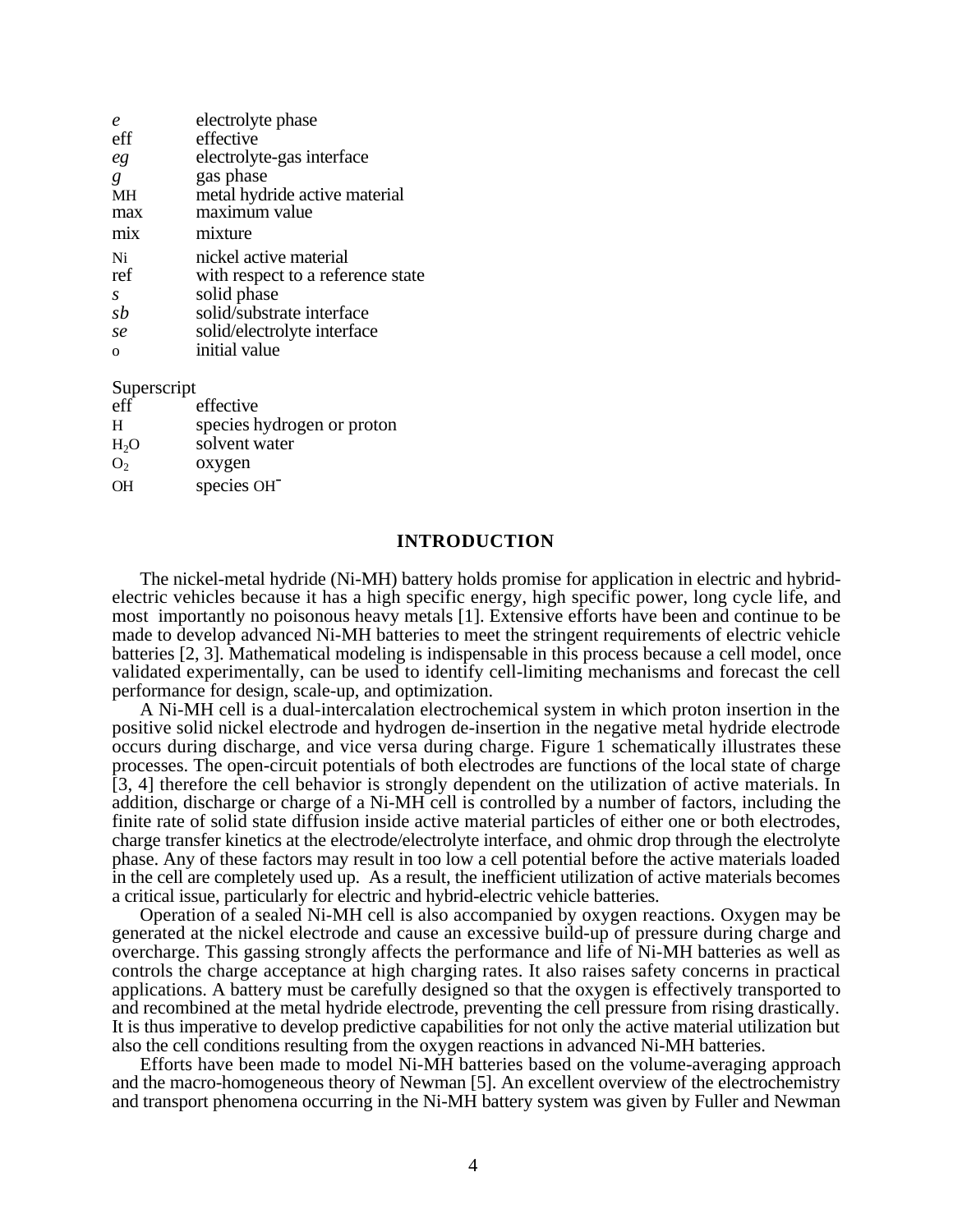[3]. A mathematical model for the discharge of a Ni-MH cell was recently developed by Paxton and Newman [6]. Their analysis was restricted to the discharge behavior of the Ni-MH cell. The oxygen reactions, which are important during charge and overcharge [7], were excluded. On the other hand, the most recent model of Gu et al. [9] included the oxygen generation at the nickel electrode and recombination at the metal hydride electrode using a simplified two-phase approach. That is, the oxygen was treated as a neutral species dissolved in the liquid electrolyte. Extensive numerical studies have been carried out using this model to assess the effects of the electrode capacity ratio and charge/discharge rates [10]. A sensitivity analysis was also performed for various transport and thermodynamic properties such as the diffusion coefficient, transfer number, and exchange current density [10]. However, such an effective two-phase model cannot delineate many important effects of oxygen reactions, for example, those involving the charge acceptance, cell pressure, and self-discharge. Furthermore, both models of Paxton and Newman [6] and Gu et al. [9] have yet to be validated against experiments.

The purpose of the present work is therefore three-fold: (1) to extend the previous two-phase Ni-MH model [9] by incorporating an additional gas phase; (2) to provide experimental validation of the present Ni-MH cell model; and (3) to fully explore the effects of the oxygen evolution on the cell performance and operating conditions. In what follows, a three-phase mathematical model which considers the oxygen transport through both electrolyte and gas phases is presented for the Ni-MH cell based on the micro-macroscopic coupled model proposed by Wang et al. [8]. It will be shown that the present three-phase model essentially reduces to the previous two-phase model [9] provided chemical equilibrium exists in both electrolyte and gas phases and a mixture concentration of oxygen is employed to represent the total oxygen content in a control volume. A sealed Ni-MH cell is used to conduct discharge experiments. The test data along with other literature data [11] are then used to validate the present model. Finally, numerical simulations are carried out to address such issues as charge acceptance, cell pressure build-up during charge and overcharge, and selfdischarge.

### **MATHEMATICAL MODEL**

The Ni-MH cell under consideration is composed of three regions: a negative electrode (metal hydride powders), a positive electrode (porous nickel oxyhydroxide), and a separator. The separator, located between electrodes, acts as an electronic insulator, as schematically shown in Fig. 1. A concentrated KOH aqueous solution serves as the electrolyte. Electrochemical reactions taking place at the electrode/electrolyte interface inside each electrode during discharge and charge are given by

Positive electrode

$$
\text{NiOOH} + \text{H}_2\text{O} + \text{e}^- \xrightarrow{\text{discharge}} \text{Ni(OH)}_2 + \text{OH}^-
$$
 (1)

with the side reaction

$$
\frac{1}{2}O_2 + H_2O + 2e^- \xrightarrow{\text{discharge}} 2 \text{ OH}^-
$$
 (2)

Negative electrode

$$
MH + OH- \xrightarrow{\text{discharge}} M + H_2O + e-
$$
 (3)

with the side reaction

$$
2 \text{ OH}^-\xrightarrow{\text{discharge}} \frac{1}{2}O_2 + H_2O + 2e^-\tag{4}
$$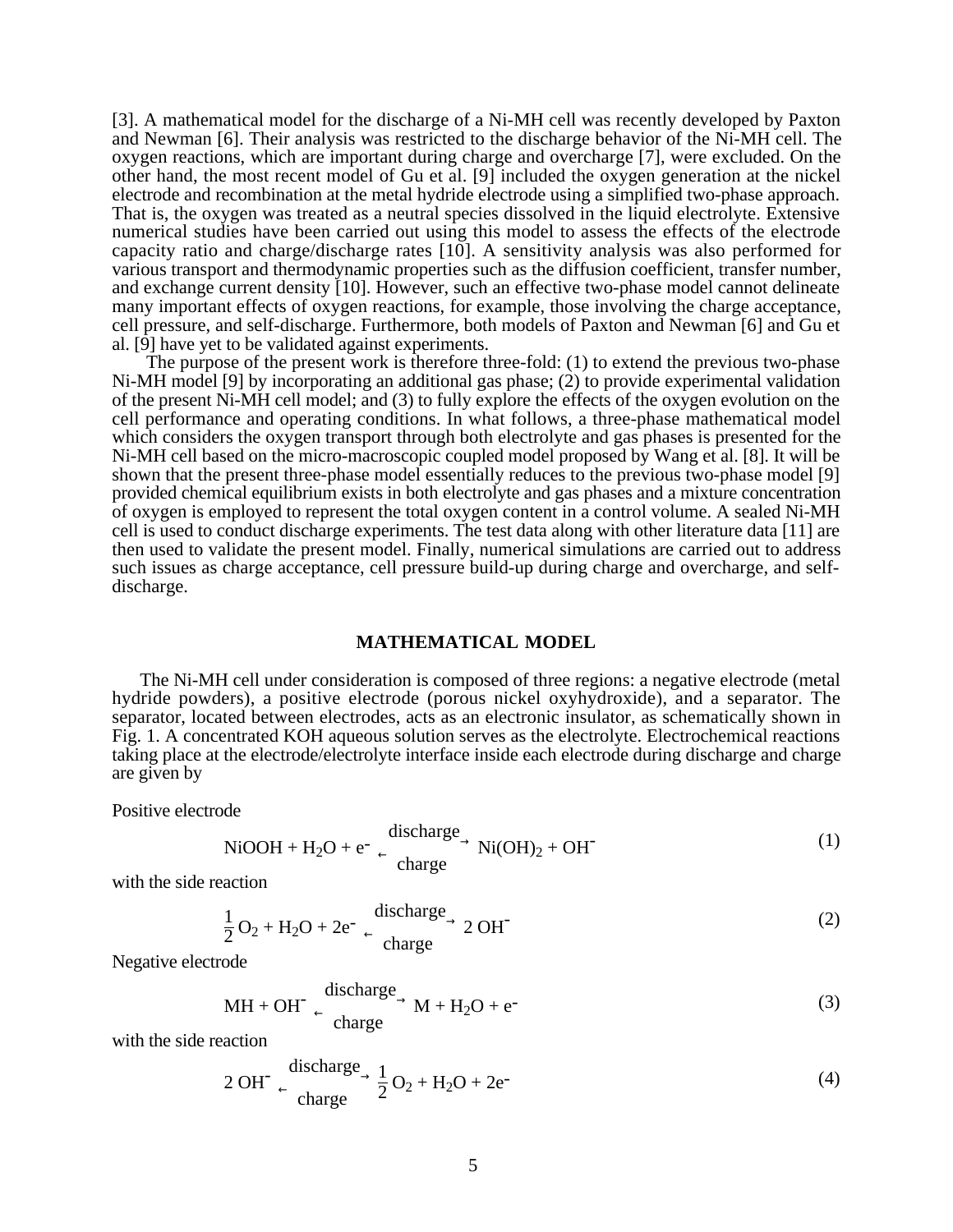Combination of Eq. 1 with Eq. 3 yields the overall cell reaction

$$
\text{NiOOH} + \text{MH} \xrightarrow{\text{discharge}} \text{Ni(OH)}_{2} + \text{M}
$$
 (5)

while side reactions (2) and (4) constitute the oxygen circulation inside the cell [12]. In the presence of oxygen reactions, a Ni-MH cell is a three-phase system consisting of the solid matrix, the liquid electrolyte, and a gas phase. During charging and overcharging, oxygen is generated at the nickel/electrolyte interface and may evolve into the gas phase after exceeding its solubility limit in the liquid electrolyte. The oxygen can then be transported, via the liquid and gas phases, from the nickel to MH electrode where the oxygen gas may dissolve in the electrolyte and be reduced at the MH/electrolyte interface. Such a process forms an internal oxygen cycle in a recombinant cell like the Ni-MH cell [12]. The accumulation of oxygen in the gas phase will lead to a cell pressure build-up.

#### *Assumptions*

(i) The nickel electrode consists of composite cylindrical needles with a substrate inside (see Fig.1) and its porosity remains constant;

(ii) The MH electrode consists of spherical particles with uniform size and constant porosity;

(iii) There is a continuous gas-pore network with a uniform and constant volume fraction in each region of the cell, and there also exists a gas resevoir above the cell with a constant volume. The ideal gas law applies;

(iv) The solid phase is completely wetted by the electrolyte. In other words, there is no contact between solid active material and the gas phase;

(v) Convection effects in the electrolyte and gas are neglected, leaving the species transport to diffusion and/or migration;

(vi) Interfacial chemical equilibrium exists in the liquid phase for all species other than the dissolved oxygen, which has a relatively small value of mass diffusivity in the liquid electrolyte. Electrical equilibrium exists in the liquid phase due to the large value of ionic conductivity of the electrolyte; and finally

(vii) Thermal effects are ignored.

With the above assumptions, a one-dimensional model for the three-phase electrochemical system can be extracted from the previously developed micro-macroscopic coupled model [8], as demonstrated below. Note that the volume-averaging symbol has been dropped here for convenience. For a species existing only in one phase, the corresponding subscript has also been dropped for simplicity.

#### *Governing equations*

*Reaction rates.—* Reaction rates for the various charge-transfer reactions involved in a Ni-MH cell can be derived from the general Butler-Volmer equation with respect to a specified reference state. Following De Vidts and White [13] and De Vidts et al. [14], we have

$$
\overline{i}_{n1} = i_{o1,ref} \left[ \left( \frac{c^{OH}}{c_{ref}^{OH}} \right) \frac{\overline{c}^{H}}{c_{ref}^{H}} \right) exp \left( \frac{\alpha_{a1}F}{RT} \eta_1 \right) - \left( \frac{c_{max}^{H} - \overline{c}^{H}}{c_{max}^{H} - c_{ref}^{H}} \right) exp \left( - \frac{\alpha_{c1}F}{RT} \eta_1 \right) \right]
$$
(6)

$$
\overline{i}_{n2} = i_{o2,ref} \left[ \left( \frac{c^{OH}}{c_{ref}^{OH}} \right)^2 \exp\left( \frac{\alpha_{a2}F}{RT} \eta_2 \right) - \left( \frac{c^{O_2}}{c_{ref}^{O_2}} \right) \exp\left( -\frac{\alpha_{c2}F}{RT} \eta_2 \right) \right]
$$
(7)

$$
\overline{i}_{n3} = i_{o3,ref} \left[ \left( \frac{c^{OH}}{c_{ref}^{OH}} \right) \frac{\overline{c}^{H}}{c_{ref}^{H}} \right] \exp \left( \frac{\alpha_{a3}F}{RT} \eta_{3} \right) - \exp \left( -\frac{\alpha_{c3}F}{RT} \eta_{3} \right) \right]
$$
(8)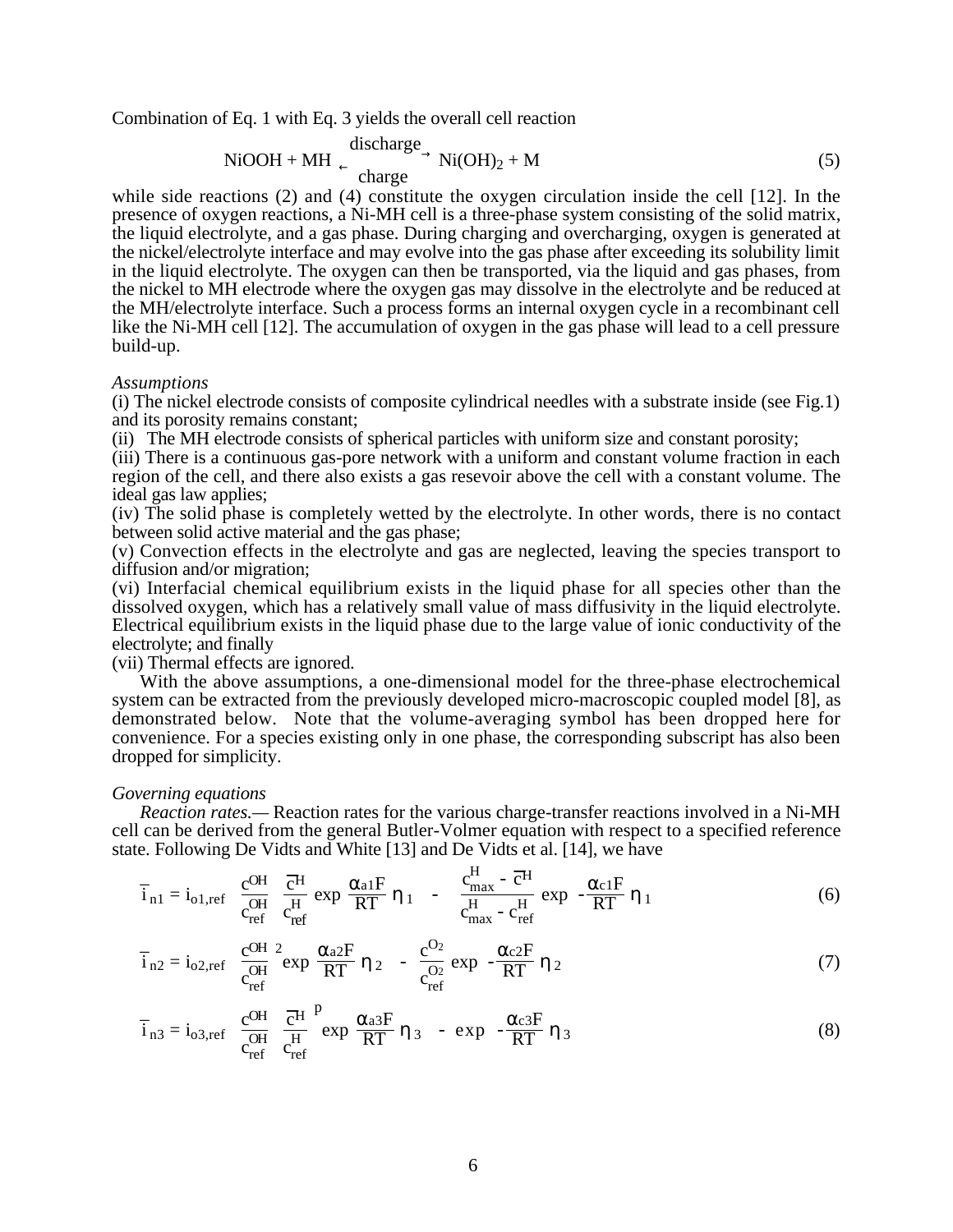$$
\overline{i}_{n4} = i_{o4,ref} \left[ \left( \frac{c^{OH}}{c_{ref}^{OH}} \right)^2 \exp\left( \frac{\alpha_{a4}F}{RT} \eta_4 \right) - \left( \frac{c^{O_2}}{c_{ref}^{O_2}} \right) \exp\left( -\frac{\alpha_{c4}F}{RT} \eta_4 \right) \right]
$$
(9)

for various reactions, with  $j = 1, 2, 3$ , and 4 referring to reactions (1), (2), (3), and (4), respectively. In the above c's with various superscripts stand for their concentrations and  $\eta_i$  is the surface overpotential of reaction j, i.e.

$$
\eta_j = \overline{\phi}_{se} - \phi_e - U_{j,ref} \qquad j=1, 2, 3, \text{ and } 4 \qquad (10)
$$

where  $U_{j,ref}$  stands for the open-circuit (i.e. equilibrium) potential of reaction j at the reference state with respect to a Hg/HgO reference electrode. In the present work, we have

$$
U_{1,ref} = 0.427 + \frac{RT}{F} k(2\theta - 1)
$$
 (11)

with

$$
\theta = 1 - \frac{\overline{c}^{\mathrm{H}}}{c_{\mathrm{max}}^{\mathrm{H}}} \tag{12}
$$

for reaction (1) [4,13],

$$
U_{3,ref} = -0.9263 - \frac{RT}{F} \ln(c_{ref}^{H})^p
$$
 (13)

for reaction  $(3)$  [14], and

$$
U_{2,ref} = U_{4,ref} = 0.3027
$$
\n(14)

for oxygen generation and recombination reactions (2) and (4) [4, 13].

In Eq. 11,  $\theta$  is the interfacial state of charge of the nickel active material as defined by Eq. 12, and k is the intercalation constant which accounts for the interactions between the species in a solid solution [15, 16]. In other words, the second term on the right side of Eq. 11 is used to account for the deviation of the equilibrium potential of the nickel electrode from the ideal solid solution behavior. Positive and negative values of k reflect the positive and negative deviations from the ideal, respectively. The shape of discharge curves of a Ni-based cell could be strongly affected by the value of k [4, 17]. An appropriate value of the intercalation constant taken from Ref. 16 is used in the present work, as listed in Table II.

In Eqs. 8 and 13 the index p is the reaction order of atomic hydrogen in the MH electrode. Its value varies with different types of metal hydride active materials. For  $AB<sub>5</sub>$ -type metal hydrides like LaNi<sub>5</sub>, a value of 1/6 may be chosen if we assume that the order of reaction corresponds to the stoichiometric coefficients of the reaction [4, 14].

*Species conservation equations*.—There are two species in the liquid electrolyte that participate in charge-transfer reactions under consideration: an ionic species OH and a neutral species  $O<sub>2</sub>$ . The gas phase is composed of gaseous O<sub>2</sub>, water vapor, and other inert species (e.g. nitrogen). Under the foregoing assumptions, the convection term vanishes and there is no movement of electrolyte/eletrode interface due to a constant porosity of the electrode. Applying the general volume-averaged conservation equation of species (i.e., Eq. 41 in Ref. 8) and making use of the interfacial balance condition (i.e., Eq. 49 in Ref. 8) to species OH and  $O_2$ , respectively, yield

$$
\frac{\partial (\varepsilon_e \mathbf{C}^{\text{OH}})}{\partial t} = \nabla \cdot (\mathbf{D}_{\text{eff}}^{\text{OH}} \nabla \mathbf{C}^{\text{OH}}) + \frac{\mathbf{t}_{-}^{\text{O}} - 1}{\mathbf{F}} \text{ jOH}
$$
(15)

$$
\frac{\partial (\varepsilon_e c_e^{O_2})}{\partial t} = \nabla \cdot (D_{e,\text{eff}}^{O_2} \nabla c_e^{O_2}) + \frac{1}{4F} j^{O_2} + J_{eg}^{O_2}
$$
(16)

$$
\frac{\partial (\varepsilon_g c_g^{O_2})}{\partial t} = \nabla \cdot (D_{g,eff}^{O_2} \nabla c_g^{O_2}) - J_{eg}^{O_2}
$$
\n(17)

Here,  $t_{\perp}^{\circ}$  is the transference number of the OH with respect to the velocity of the solvent and  $D_{\text{eff}}^{\text{OH}}$  is an effective diffusion coefficient including the effect of tortuosity, i.e.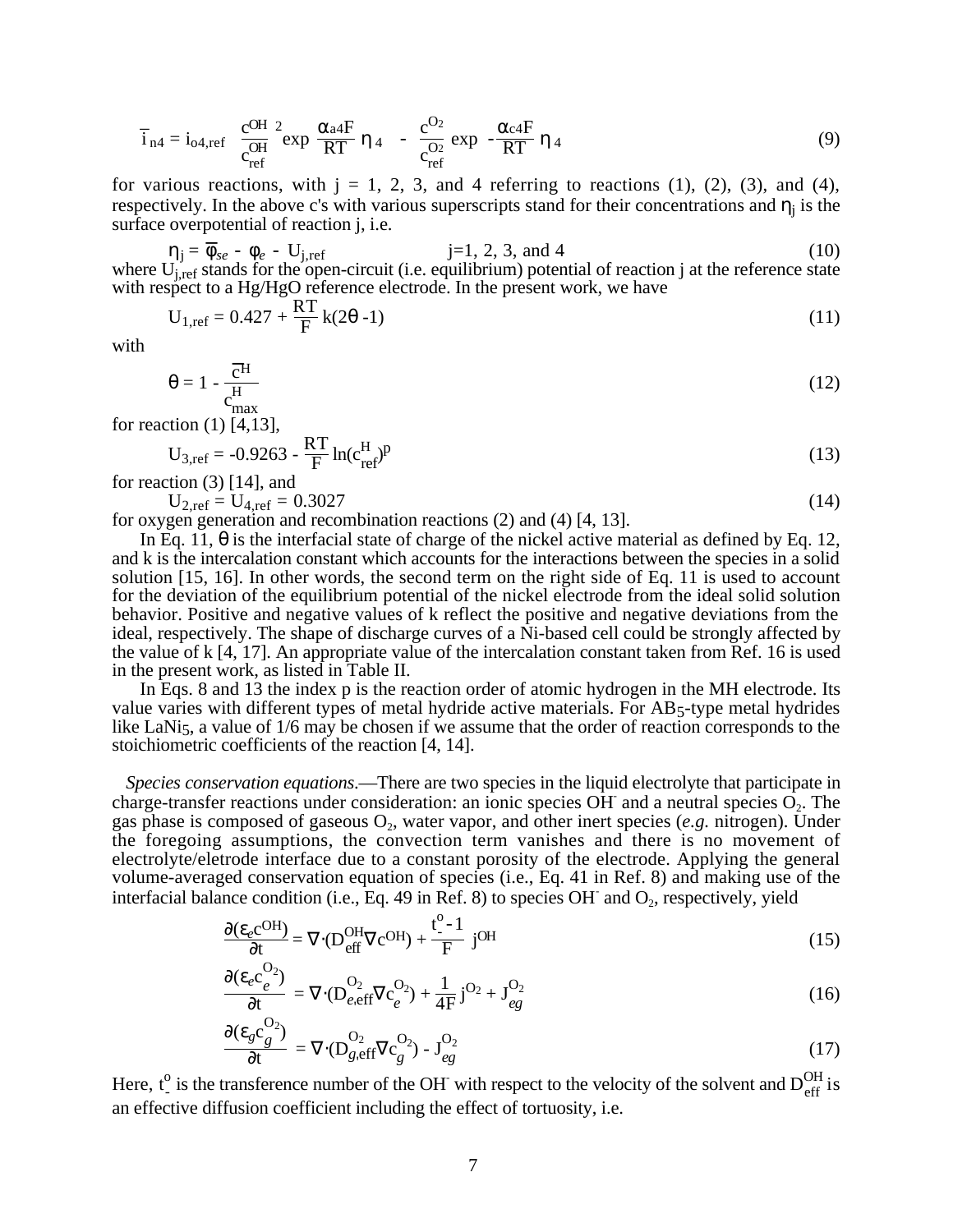$$
D_{\text{eff}}^{\text{OH}} = D^{\text{OH}} \epsilon_e^{1.5} \tag{18}
$$

where D<sup>OH</sup> is the mass diffusion coefficient of species OH in the electrolyte KOH. Likewise, the effective mass diffusivity of oxygen in Eqs. 16 and 17 follows the same Bruggeman relation as given in Eq. 18.

The last term in Eq. 15 is proportional to j<sup>OH</sup>, the total transfer current from all electrochemical reactions that generate or consume the species OH<sup>-</sup> at the electrode/electrolyte interface, namely

$$
j^{OH} = \begin{cases} a_{Ni}(\overline{i}_{n1} + \overline{i}_{n2}) & \text{in the nickel electrode} \\ 0 & \text{in the separator} \\ a_{MH}(\overline{i}_{n3} + \overline{i}_{n4}) & \text{in the MH electrode} \end{cases}
$$
(19)

a<sub>MH</sub>(i  $\overline{i}_{n3} + \overline{i}_{n4}$  in the MH electrode

Similarly,  $i^{O_2}$  is the transfer current associated with the generation or consumption of oxygen, i.e.

$$
j^{O_2} = \begin{cases} a_{Ni} \bar{i}_{n2} & \text{in the nickel electrode} \\ 0 & \text{in the separator} \\ a_{MH} \bar{i}_{n4} & \text{in the MH electrode} \end{cases}
$$
 (20)

In Eqs. 16 and 17  $J_{eg}^{O_2}$  is the interfacial mass transfer rate of oxygen from the gas to the liquid phase as expressed by Eq. 42 in Ref. 8. Assuming that oxygen absorption/desorption takes place in the diffusion mode (i.e., the nucleation does not occur) [18], it follows that

$$
J_{eg}^{O_2} = K(\bar{c}_e^{O_2} - c_e^{O_2})
$$
\n(21)

where K is the interfacial mass transfer coefficient on the liquid side. The difference between the phase-averaged concentration,  $c_e^{O_2}$ , and the interfacial concentration of oxygen,  $\overline{c}_e^{O_2}$ , provides a driving force for the interfacial mass transfer from the liquid to the gas phase. Using the concept of diffusion length proposed in Ref. 8, the mass transfer coefficient can further be expressed as

$$
K = a_{eg} \frac{D_e^{O_2}}{l_{eg}}
$$
 (22)

where *leg* is a microscopic diffusion length whose expression has been derived by Wang et al. [8].

There exists, however, the interfacial chemical equilibrium in the gas phase due to the large value of oxygen mass-diffusivity in gases. Indeed, mass transfer in an absorption/desorption process of a rarely soluble gas  $(e.g. O<sub>2</sub>)$  in the liquid water) is controlled by the liquid-side resistance [18]. Thus

$$
\overline{c}_g^{O_2} = c_g^{O_2} \tag{23}
$$

In addition, Henry's law applies to the liquid/gas interface due to the low solubility of oxygen in the KOH solution, i.e.

$$
\overline{c}_e^{O_2} = H' \overline{c}_g^{O_2} = H' c_g^{O_2} = H P^{O_2}
$$
 (24)

where H (or H<sup>'</sup>) is the Henry constant for the  $O_2$ -KOH aqueous solution system and its value is listed in Table II. H<sup>'</sup> can be related to H via the ideal gas law (i.e., H<sup>'</sup>/RT). Equation 24 relates  $\overline{c}_e^{\overline{O}_2}$  $\frac{O_2}{e}$  to  $\frac{O_2}{g}$  (or P<sup>O<sub>2</sub>)</sup>, thus rendering Eqs. 16 and 17 for two independent unknowns:  $c_e^{O_2}$  and  $c_g^{O_2}$ .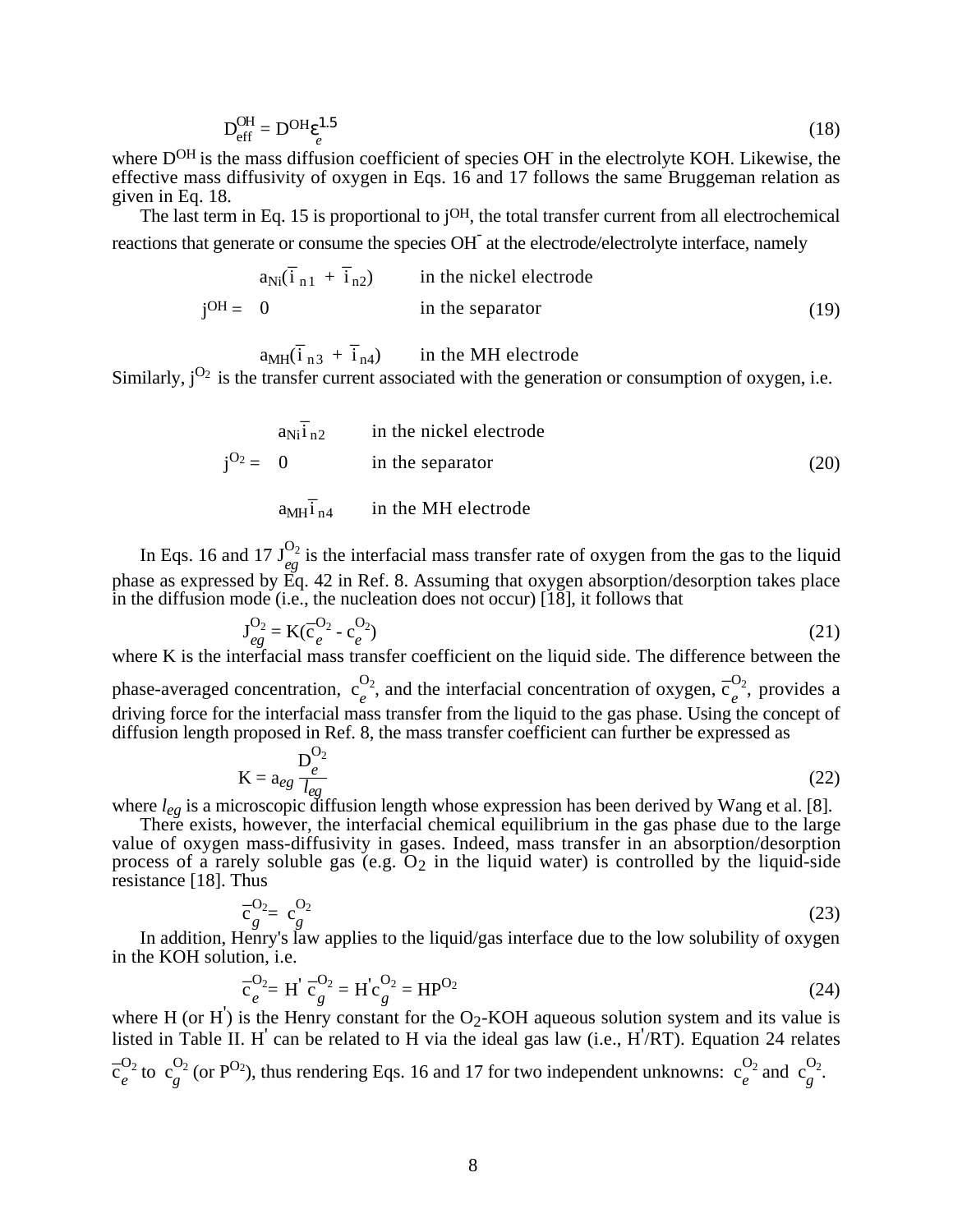A simplification of Eq. 17 is possible because oxygen diffusion across the cell in the gas phase is inherently faster than that in the liquid phase due to the much larger diffusion coefficient of oxygen in gases [12]. Furthermore, oxygen transport is facilitated by the presence of a gas reservoir above the cell. Hence, the gas is relatively well mixed across a thin cell and it is safe to assume that the gaseous oxygen concentration is uniform throughout the cell [19, 20]. Integrating Eq. 17 over the entire cell then gives

$$
\frac{\partial (c_g^{v_2})}{\partial t} = -\frac{1}{V_g} \int_V J_{eg}^{O_2} dV
$$
\n(25)

This equation in place of Eq. 17 is used in all simulations to be reported in the present paper.

In addition to the OH<sup>-</sup> in the liquid phase and  $O_2$  in both liquid and gas phases, one species, either proton or atomic hydrogen, is present in the solid phase of the nickel and MH electrodes, respectively. Represented by a uniform symbol H, the conservation equation of either proton or hydrogen is given by [9]

$$
\frac{\partial (\varepsilon_s c^H)}{\partial t} = \frac{j^H}{F}
$$
 (26)

where

 $\Omega$ 

$$
j^{H} = \begin{cases} a_{Ni}\overline{i}_{n1} & \text{in the nickel electrode} \\ 0 & \text{in the separator} \\ a_{MH}\overline{i}_{n3} & \text{in the MH electrode} \end{cases}
$$
 (27)

The interfacial balance of H in either nickel or MH electrode becomes [9]

$$
\frac{\mathbf{D}^{\mathrm{H}}}{I_{se}}(\overline{\mathbf{c}}_{se}^{\mathrm{H}} - \mathbf{c}^{\mathrm{H}}) = \frac{\mathbf{j}^{\mathrm{H}}}{a_{se}\mathbf{F}}
$$
(28)

where  $\overline{c}_{se}^H$  is the proton or hydrogen concentration at the electrode/electrolyte interface and *l<sub>se</sub>* is the diffusion length expressed as [8]

$$
l_{se} = \frac{r_s + r_o}{4} - \frac{r_s r_o}{3(r_s - r_o)} + \frac{2r_o^3}{3(r_s^2 - r_o^2)}
$$
(29)

for the cylindrical morphology of the nickel electrode and

$$
l_{se} = \frac{\mathbf{r}_s}{5} \tag{30}
$$

for the spherical morphology of the MH electrode.

Before leaving this subsection, a particular case for Eqs. 16 and 17 in the limit of interfacial chemical equilibrium of oxygen in the liquid electrolyte (i.e.,  $c_e^{O_2} = \overline{c}_e^{O_2}$ ) is worth exploring. In this case,  $c_2^{\text{O}_2}$  $\frac{O_2}{e} = \overline{c}_e^{O_2} = H' c_g^{O_2}$  according to Eq. 24. It follows that Eqs. 16 and 17 can be combined into a single equation in terms of a mixture concentration of oxygen over a control volume; namely

$$
c_{\text{mix}}^{O_2} = c_e^{O_2} + \left(\frac{\varepsilon_g}{\varepsilon_e}\right) c_g^{O_2} \tag{31}
$$

Adding up Eqs. 16 and 17 and canceling the interfacial mass transfer term yield

$$
\frac{\partial (\varepsilon_e c_{mix}^{O_2})}{\partial t} = \nabla \cdot (D_{\text{eff}}^{O_2} \nabla c_{mix}^{O_2}) + \frac{1}{4F} j^{O_2}
$$
(32)

where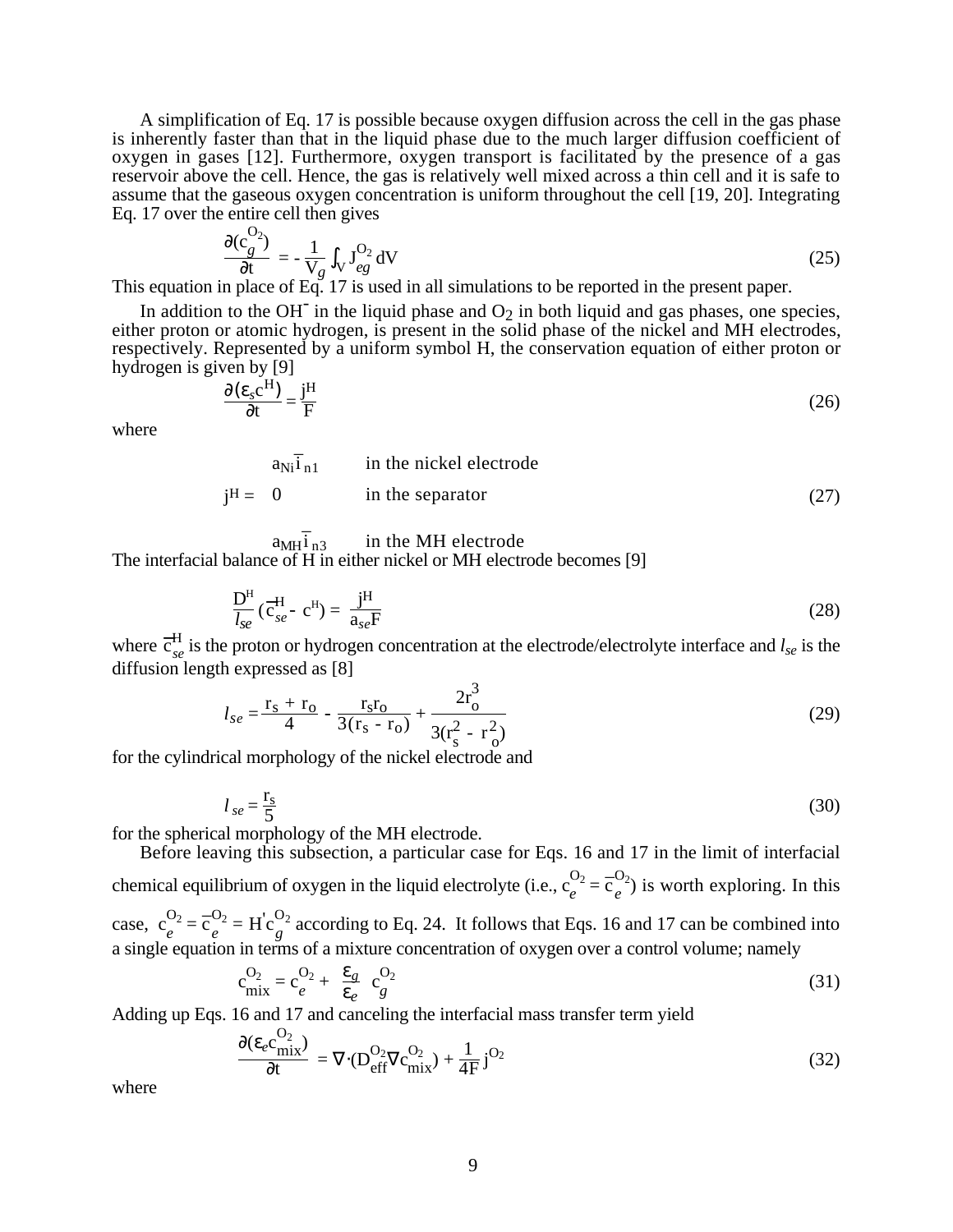$$
D_{\text{eff}}^{\text{O}_2} = \frac{H^{'}D_{e,\text{eff}}^{\text{O}_2} + D_{g,\text{eff}}^{\text{O}_2}}{H^{'} + \frac{\varepsilon_g}{\varepsilon_e}} \approx \varepsilon_e \, \varepsilon_g^{\text{O.5}} D_g^{\text{O}_2} \tag{33}
$$

In arriving at the last equality of Eq. 33, the Bruggeman relation as given by Eq. 18 for the effective mass diffusivity of gaseous oxygen is used and the Henry constant is assumed to be very small  $(\sim 10^{-12})$ . Equation 32 is identical to the species conservation equation in Gu's model [9] provided Eq. 33 is used to estimate the effective mass diffusivity of oxygen. In other words, all previous two-phase models [4, 21] are mathematically equivalent to the present three-phase model under the assumption of local equilibrium of oxygen in both electrolyte and gas phases. Equation 33 then provides a rigorous means to estimate the mass diffusivity of oxygen in this case. It should been reiterated that Eqs. 32 and 33 are derived based on the equilibrium assumption and are not valid in high-rate charging and overcharging situations.

*Charge conservation equations*.—For the liquid phase, the charge conservation equation takes the following form [9]

$$
\nabla \cdot (\kappa^{\text{eff}} \nabla \phi_e) + \nabla \cdot (\kappa^{\text{eff}}_D \nabla \ln c^{\text{OH}}) + j^{\text{OH}} = 0 \tag{34}
$$

This equation can be used to determine the electrical potential in the electrolyte phase, φ*e*. Here, the effective ionic conductivity is given by  $\kappa^{eff} = \varepsilon^{1.5}_{\ell} \kappa$  following Eq. 18, while  $\kappa^{eff}_{D}$  is the diffusional conductivity given by [8]

$$
\kappa_{\rm D}^{\rm eff} = \frac{2RT\kappa^{\rm eff}}{F} \left( 1 + \frac{\mathrm{d}\ln f_{\pm}}{\mathrm{d}\ln c^{\rm OH}} \right) \left( 1 - t^{\rm o}_{-} + \frac{c^{\rm OH}}{2c^{\rm H}2^{\rm O}} \right) \tag{35}
$$

The transfer current in Eq. 34, j<sup>OH</sup>, is the same as given in Eq. 19.

For the solid phase, the charge conservation equation is expressed as [9]

$$
\nabla \cdot (\sigma^{\text{eff}} \nabla \phi_s) - j^{\text{OH}} + a_{sb} \frac{\overline{\phi}_{sb} - \phi_s}{R_{sb}} = 0
$$
 (36)

where the second term represents the transfer current generated at the electrode/electrolyte interface,

and the third term stands for the current conducted into a substrate, with  $a_{sb}$  and  $\bar{\phi}_{sb}$  representing the specific area and potential at the active material/substrate interface, respectively. This term is absent on the MH electrode and is relevant only to the nickel electrode where a substrate is embedded in the solid material to improve the electronic conductivity. In this case, the substrate

potential  $\overline{\phi}_{sb}$  usually remains constant due to a large value of the electronic conductivity.

In addition to the two volume-averaged conservation equations for charge, the interfacial charge balance at the electrode/electrolyte interface gives [9]

$$
\frac{\overline{\phi}_{se} - \phi_s}{\mathbf{R}_{se}} = -\frac{\mathbf{j}^{\text{OH}}}{a_{se}} \tag{37}
$$

where  $\bar{\phi}_{se}$  is the solid potential at the interface and is needed to calculate the interfacial overpotential η; see Eq. 10. The area-specific electrical resistances appearing in Eqs. 36 and 37 are directly proportional to the particle size of the active material and inversely proportional to the electronic conductivity. For the MH electrode, the respective electronic conductivity is sufficiently high, therefore the electric resistance R*se* approaches zero, and Eq. 37 essentially reduces to

$$
\overline{\phi}_{se} = \phi_s \tag{38}
$$

That is, electrical equilibrium exists in the MH electrode. In contrast, the nickel electrode in the semiconducting state has a relatively low electronic conductivity so that the electrical equilibrium assumption does not hold true. In this case, the microscopic area-specific electrical resistances derived by Wang et al. [8] can be used, i.e.

$$
R_{sb} = \frac{r_o}{12} \left( \frac{r_s - r_o}{r_s + r_o} \right) \left( \frac{5r_s + 3r_o}{\sigma_o r_o} + \frac{3r_s + r_o}{\sigma_s r_s} \right)
$$
(39)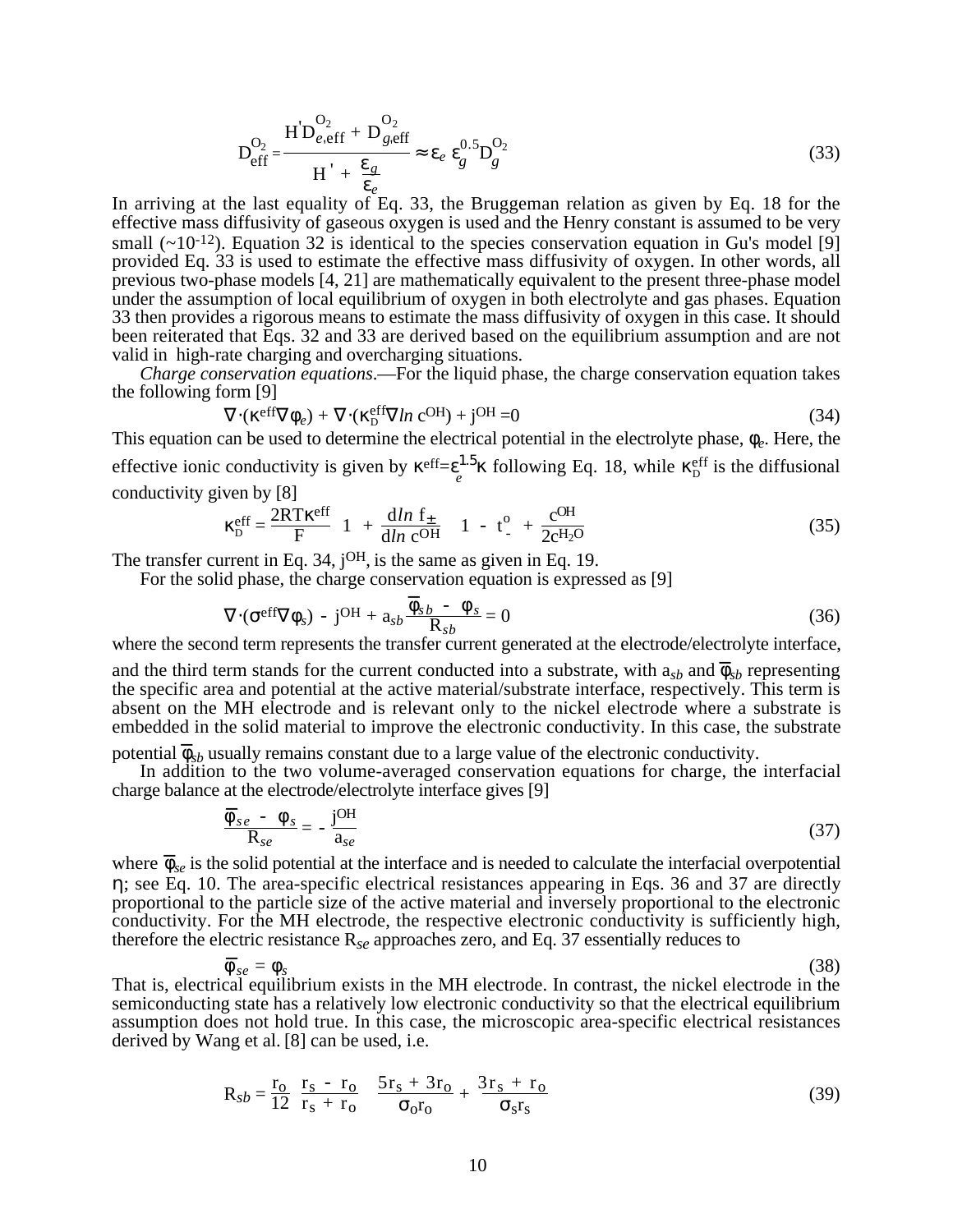and

$$
R_{se} = \frac{r_s}{12} \left( \frac{r_s - r_o}{r_s + r_o} \right) \left( \frac{r_s + 3r_o}{\sigma_o r_o} + \frac{3r_s + 5r_o}{\sigma_s r_s} \right)
$$
(40)

where  $\sigma_0$  and  $\sigma_s$  denote the conductivities of the nickel active materials at the electrode/substrate and electrode/electrolyte interfaces, respectively.

The effective conductivity of the solid phase in Eq. 24,  $\sigma^{\text{eff}}$ , is related to the conductivity of the active materials,  $\sigma$ , by [13, 14]

$$
\sigma^{\text{eff}} = \varepsilon_s \sigma \tag{41}
$$

where subscript *s* denotes either nickel or MH electrode. The conductivity of the nickel active material is a strong function of local state of charge [22], i.e.

$$
\sigma = 0.1185 \exp\left[-8.459 \left(\frac{c^{\text{H}}}{c_{\text{max}}^{\text{H}}}\right)^4\right]
$$
(42)

while the conductivity of the MH alloy is assumed to be at the value of 41505.1 S/cm [14]. The effective conductivity of the MH electrode is thus sufficiently high, leading to a virtually uniform potential distribution across the electrode.

In summary, a total of six governing equations, Eqs. 15, 16, 25, 26, 34, and 36, can be solved for the six unknowns:  $c^{OH}$ ,  $c_e^{O_2}$ ,  $c_g^{O_2}$ ,  $c^H$ ,  $\phi_e$ , and  $\phi_s$ . In addition, two interfacial balances, \_

Eqs. 28, and 37, are provided to determine two interfacial quantities:  $\overline{c}_{se}^H$  and  $\overline{\phi}$ *se*.

*Initial /boundary conditions*.—Uniform initial conditions are assumed, i.e.

$$
c^{OH} = c_0^{OH}, c_e^{O_2} = HP_{o}^{O_2}, c_g^{O_2} = \frac{P_o^{O_2}}{RT}, \text{ and } c^H = c_o^H
$$
\n(43)

Boundary conditions at the positive electrode/current collector boundary  $(x=L)$  include

$$
\frac{\partial c^{OH}}{\partial x} = 0, \quad \frac{\partial c^{O_2}}{\partial x} = 0, \quad \frac{\partial c^{H}}{\partial x} = 0, \quad \frac{\partial \phi_e}{\partial x} = 0, \text{ and } \phi_s = \overline{\phi}_{sb}
$$
(44)

At the negative electrode  $(x=0)$ , there is no flux of species and all current goes through the solid phase

$$
\frac{\partial c^{OH}}{\partial x} = 0, \frac{\partial c_e^{O_2}}{\partial x} = 0, \frac{\partial c^H}{\partial x} = 0, \frac{\partial \phi_e}{\partial x} = 0, \text{ and } -\sigma^{\text{eff}} \frac{\partial \phi_s}{\partial x} = I
$$
 (45)

#### *Numerical Procedures*

The equations in the micro-macroscopic model presented above were discretized using a finite volume method [23] and solved using a general-purpose computational fluid dynamic (CFD) code. Details have been given in the previous works  $[24, 25]$ . It should be mentioned that stringent numerical tests were performed to ensure that the solutions were independent of the grid size and time step. It was found that the typical number of grid lines across the cell width is about 60 (i.e., the size of a finite volume is about 1/20 of an electrode thickness) and the time step normally ranges from 10 to 30 seconds, except for the end of discharge when smaller time steps were required. The equations were solved as a simultaneous set, and convergence was considered to be met when the relative error in each field between two consecutive iterations was less than 10-5. A typical transient simulation for one dimensional problems required no more than 10 minutes of CPU time on an HP B160L workstation (160 MHz CPU, SPECfp95 7.39).

#### *Cell Parameters*

Important cell parameters to be discussed in the Results and Discussion section are defined below.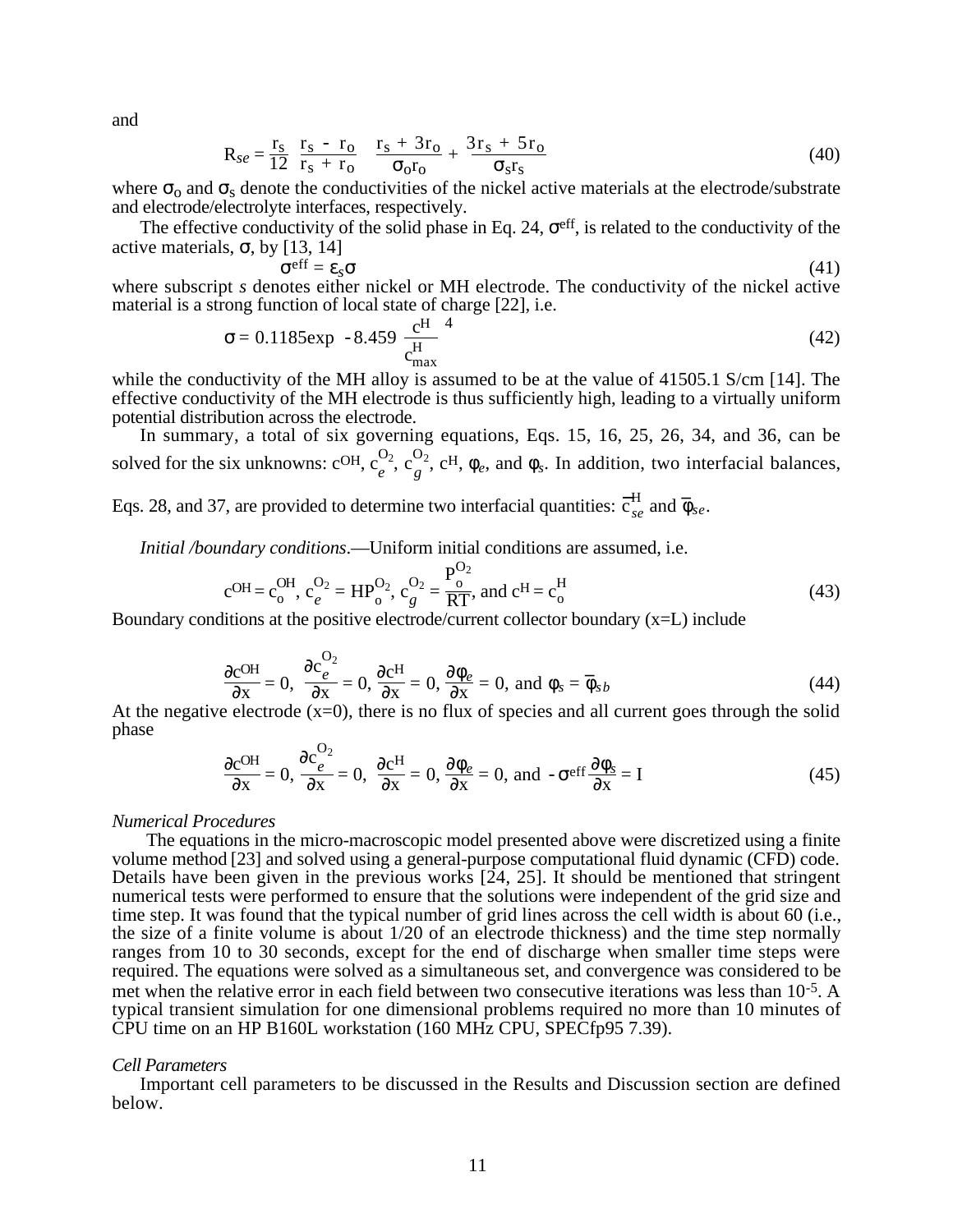*State of charge and depth of discharge.—*The state of charge (SOC) is defined as

$$
SOC = \frac{\int_{0}^{t} \int_{0}^{l} N_{i}}{Q_{\text{max}}}
$$
 (46)

for charge processes and the depth of discharge (DOD) is then defined as

$$
DOD = 1 + \frac{\int_{0}^{t} \int_{0}^{l} N_i a_{\text{N}} i_{\text{nl}} dx dt}{Q_{\text{max}}}
$$
(47)

for discharge processes. In Eqs. 46 and 47 t is the time elapsed from a full discharge or charge state.  $Q_{\text{max}}$  is the maximum theoretical charge capacity of the nickel electrode per unit of the projected electrode area, because Ni-MH cells are generally designed to be positive electrodelimiting to avoid hydrogen evolution in the negative electrode when fully charged and overcharged.

*Charge acceptance.—*The charge acceptance of a cell is defined as the ratio of partial charge used by the electrochemical reaction to reverse the active materials to the total charge applied to the cell [12], i.e.

$$
\text{Change acceptance} = \frac{\int_{0}^{t} \int_{0}^{l} \lambda_{i} \hat{a}_{Ni} \hat{i}_{n1} \, dx \, dt}{\int_{0}^{t} I dt} \tag{48}
$$

Clearly, the charge acceptance is a function of time or the cell SOC, and can be thought of as the instantaneous charge efficiency.

*Cell pressure*.—In a sealed Ni-MH cell, the cell pressure results from the overall balance of oxygen generation, transport, and recombination [12]. The cell pressure increases whenever the oxygen generation rate is higher than its recombination rate, which usually occurs during high rate charge and overcharge. The increase in the oxygen concentration in the gas phase directly contributes to the cell pressure build-up. The cell pressure is calculated from the ideal gas law:

$$
P = P_0 + (P^{O_2} - P^{O_2}) = P_0 + (c_g^{O_2} - c_{g,0}^{O_2})RT
$$
(49)

where  $P_0$  is the initial (reference) cell pressure and is set to be zero in the present work.

### **EXPERIMENTAL**

A hydrogen storage alloy of AB5-based alloy was prepared by induction melting and rapid cooling. The cast alloy was annealed at 900 °C for 10 hours in vacuum. The cast alloy was then mechanically pulverized to obtain a sifted particle size ranging between 40  $\mu$ m to 50  $\mu$ m.

For the specific capacity measurements, the alloy powders were mixed with nickel powder in a weight ratio of 1:3 together and a small amount of polyvinyl alcohol (PVA) solution was used as the binder. The powders of solution were pressed at a pressure of 150 kg/cm2 after vacuum drying at 150 °C. A sintered nickel hydroxide (Ni(OH)<sub>2</sub>/NiOOH) plate and Hg/HgO 6M KOH electrode were used as counter and reference electrodes, respectively. The charge and discharge current was 100 mA/g. The end of discharge was set to -0.5 V vs. Hg/HgO. The MH alloy powders with a maximum specific capacity of 281 mAh/g at the 100 mAh/g discharge current were used as the active materials of the negative electrode.

The composition of the negative electrode in our experiments was 100 g Ni-coated MH alloy powder, 10 g nickel powder, and 3wt.% polytetrafluoroethylene (PTFE) dispersion (60%). The weight percentage of the MH alloy powder in the negative electrode was 68-70%. The mixture of MH alloy powders, nickel powders, and PTFE dispersion was coated onto two sides of a porous nickel plate (0.04-0.05mm in thickness), and roller pressed in order to obtain a sheet. A sintered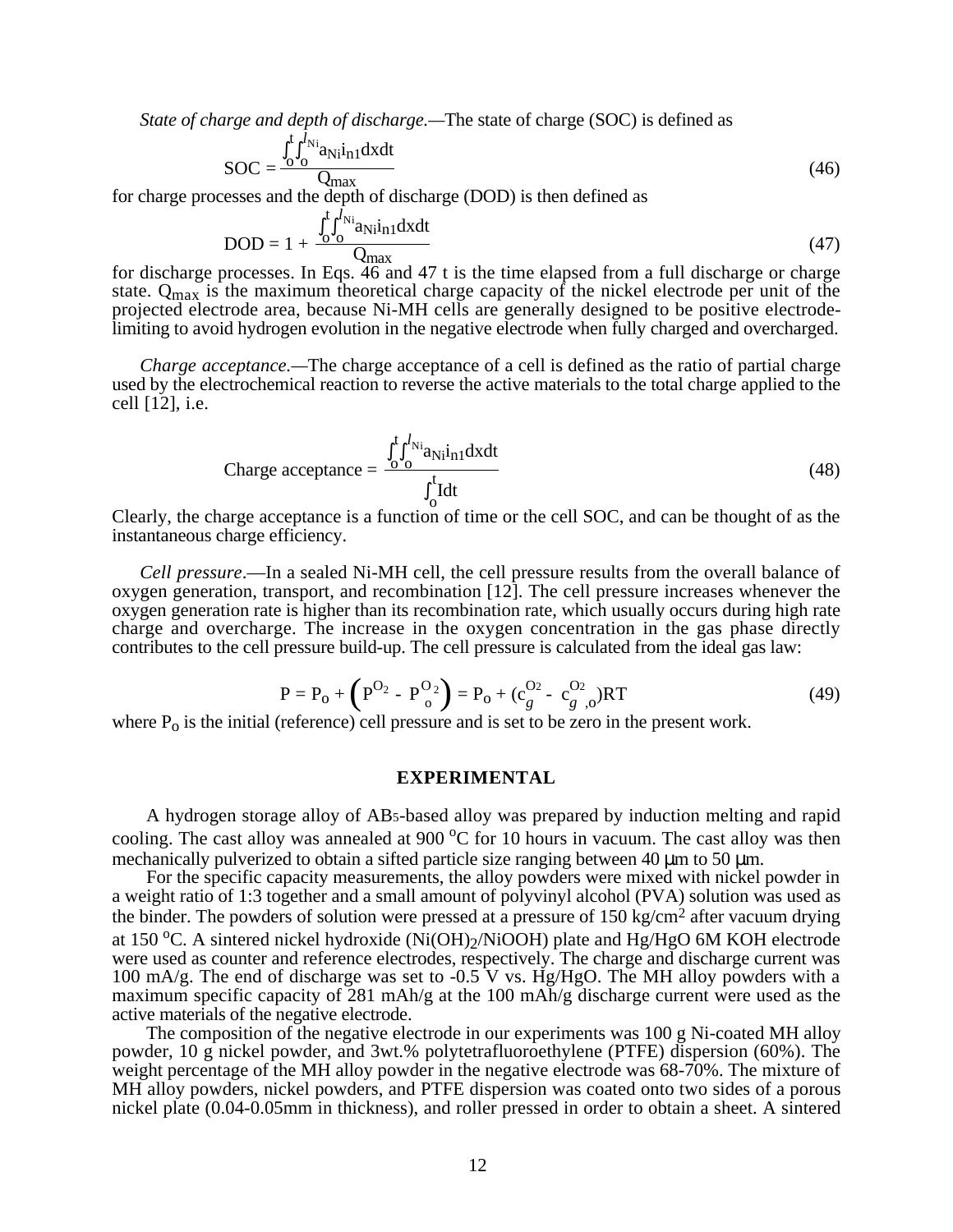nickel hydroxide (Ni(OH)<sub>2</sub>/NiOOH) plate was used as the positive electrode of the Ni/MH battery. The content of the active material, Ni(OH)<sub>2</sub>/NiOOH, was about 65% of the weight of the positive electrode. The dimensions of the negative and positive plates were 95 x 40 x 0.40 mm<sup>2</sup> and 75 x  $40 \times 0.7$  mm<sup>2</sup>, respectively, with the respective maximum capacities of 1.6 Ah/g and 1.0 Ah/g. The thickness of the separator (polyamide non-woven cloth) was 0.1mm. The electrolyte in the Ni/MH battery was a 7M KOH-1M LiOH aqueous solution. The sealed cell (AA size, 1 Ah capacity) was constructed by rolling together the MH electrode plate, separator and sintered nickel plate. The cell was charged at 1 A current for 1.1-1.2 h and discharged at 0.5-3 A current to 1 V.

## **RESULTS AND DISCUSSION**

#### *Code validation*

Comparisons are made between experimental and predicted data to validate the numerical model developed in the previous section. The measured discharge data as described in the preceding section along with a set of experimental data available in the literature [11] are used in this work. Their cell-specific parameters are summarized in Table I, respectively. Cell 1 refers to the present experimental study, while cell 2 was used in the experiments of Sakai et al. [11]. Both cells are positive electrode-limiting so as to avoid hydrogen generation in the negative electrode when charging or overcharging a cell. Due to a lack of detailed information about cell 2, its geometric data such as electrode thicknesses are estimated from the given capacities. Parameters used in numerical simulations are listed in Table II. Some of parameters are related to one another and equations for their conversions can be found in Ref. 13. The transport and thermodynamic properties of the electrolyte are calculated via expressions correlated by De Vidts and White [13].

Figure 2 shows the comparison of predicted cell potentials with experimental results for cell 1. The applied discharge currents are 0.5A, 1.0A, and 1.5A, corresponding to the discharge rates of C/2, C/1, and 1.5C, respectively. The simulated cell potential curves agree well with the experimental data, especially with respect to the discharge capacity and midpoint cell potential. The cell potential decreases gradually with time due to the decrease of the hydrogen concentration in the metal hydride and the increase of the proton concentration in the nickel active material. The experimental discharge curves exhibit the following characteristics: an initial quick drop in the cell potential, followed by a large portion of a much more shallow potential drop whose slope depends on the discharge rate, and ended with a drastic drop in the cell potential due to the depletion of active materials in the nickel electrode (positive electrode-limiting). The rate of discharge largely affects the cell behavior; the larger the rate is, the more quickly the cell potential drops. The predicted discharge curves are flatter than the experimental ones during the very initial stage of discharge. This may be attributed to the occurrence of phases other than the conventional β-NiOOH, such as γ-NiOOH, during extensive cycling and/or overcharge; and it should be possible to incorporate a multiple-phase reaction mechanism in the present model to reduce such discrepancies and hence improve the accuracy of the predictions [17].

Figure 3(a) shows a comparison of predicted and measured cell discharge potentials for cell 2. Good agreement was achieved again. The applied discharge currents were 10A, 50A, and 100A, corresponding to the discharge rates of  $C/3$ , 1.7C, and 3.3C, respectively. The same trend in the cell potential as for cell 1 can be observed. The initial quick drop in the cell potential, however, is not as large as that of cell 1 (see Fig. 2), indicating that the above-mentioned phase occurrence may depend on electrode materials and/or the electrode age.

Figure 3(b) displays a comparison of predicted and measured cell charge potentials for cell 2 with good agreement. It can be seen that the general shape of the experimental charge curves were successfully captured by the model. The charge currents are 10A, 30A, and 60A, corresponding to the charge rates of  $C/3$ ,  $C/1$ , and 2C, respectively. Each charge experiment continued until the 100% charge input was achieved. That is, the cell was charged 3 hours, 1 hour, and 0.5 hour, respectively. During charge, the cell potential exhibits a quick rise at the beginning of charge, followed by a stage of gradually increasing potential. The larger the charge rate is, the more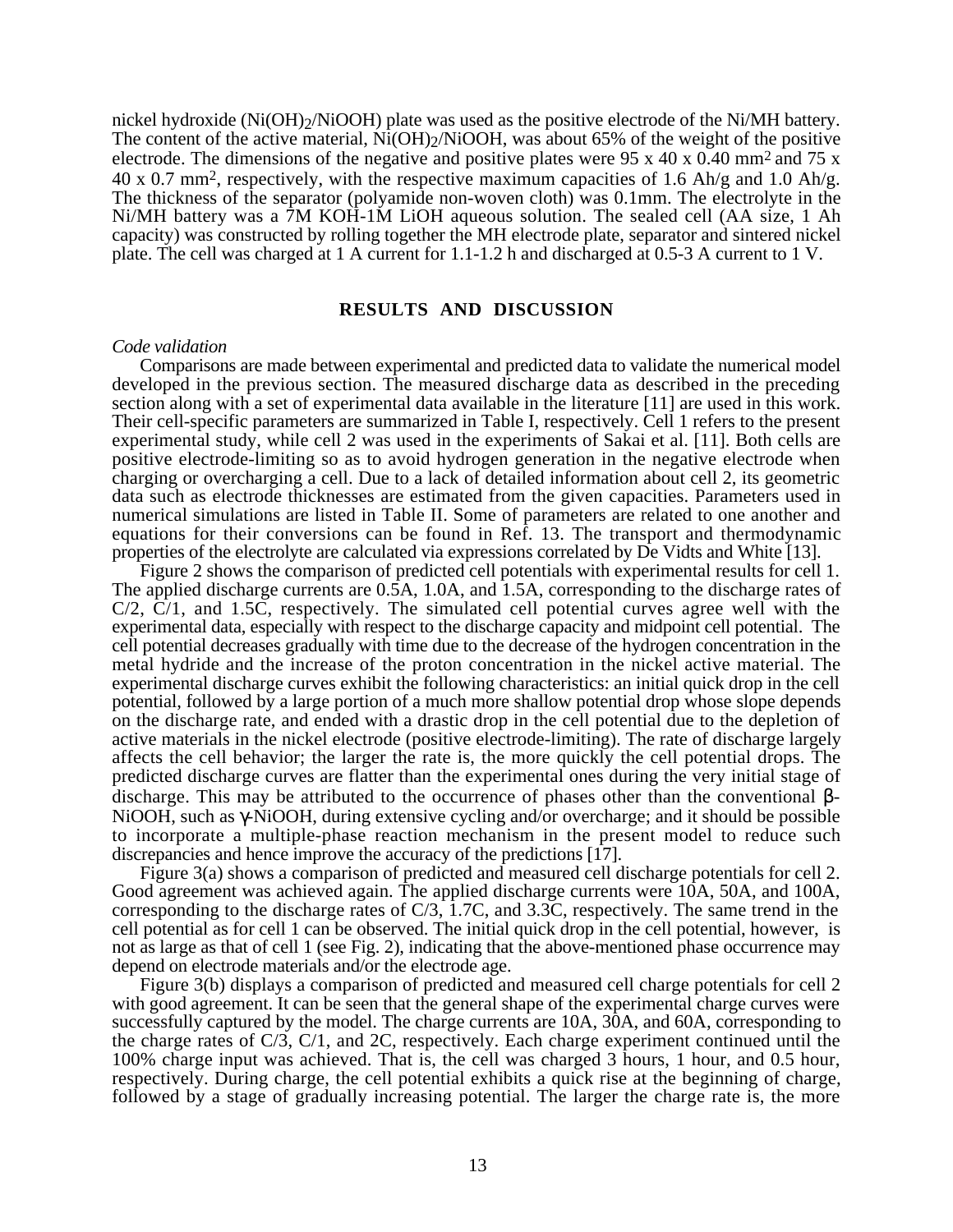quickly the cell potential increases. The actual state of charge, however, did not always reach 100%. For example, it was reported that the coulombic efficiency is 94% when the cell is charged at 2C rate [11]. From the predicted charge curve for 60 A, it can be observed that the increase in the cell potential becomes slower and experiences a peak close to 100% charge input. This is because the oxygen reactions become significant at this point and the cell potential is virtually a mixed potential of both primary and oxygen reactions [12].

## *Effect of oxygen reactions during charge*

Oxygen is generated at the nickel electrode (Eq. 2) and recombined at the MH electrode (Eq. 4) during charge and overcharge. The rates of the oxygen generation and recombination are controlled by the exchange current densities appearing in their respective kinetics equations (Eqs. 7 and 9). The exchange current density for the oxygen generation is dependent on the surface conditions of the nickel oxide, with an order of  $10^{-11}$  A/cm<sup>2</sup> corresponding to a surface of minimum roughness [26]. A parametric study was done in the present work to examine the order of magnitude of the exchange current density for the oxygen generation at the nickel electrode in the Ni-MH cell of interest.

The exchange current density for oxygen recombination at the MH electrode may also be surface condition-dependent. However, the rate of oxygen recombination at the MH electrode is normally fast enough that the oxygen reduction is limited by the oxygen transport from the nickel to MH electrode [12]. An exchange current density of the order of  $10^{-11}$  A/cm<sup>2</sup> is high enough to recombine all oxygen reaching the MH electrode and is used in the present work to describe the oxygen recombination at the MH electrode.

Numerical simulations for cell 2 are carried out to explore the effects of oxygen reactions on the cell performance during charge and overcharge. Figure 4 shows the cell state of charge during 2C charge as a result of oxygen reactions. It is clearly shown that the cell SOC decreases with the increase in the exchange current density or the oxygen generation rate, because a smaller portion of the current is actually used to charge the active materials. Without oxygen evolution, all charge input into the cell is used to reverse the active materials to the charged state and 100% SOC is expected at the end of 100% charge input. With oxygen reactions, part of input charge is consumed to generate oxygen rather than charge the active materials, thus reducing the charge efficiency. A drop in the SOC as big as 12% occurs when the exchange current density of oxygen generation is as large as  $10^{-10}$  A/cm<sup>2</sup>. Corresponding to the exchange current density of  $10^{-11}$  A/cm<sup>2</sup>, the cell SOC is predicted to be 93% at 100% charge input, a value very close to the measured value (94%) [11], indicating that this magnitude of the exchange current density may be realistic for the oxygen generation.

The fact that the actual state of charge is not equal to the charge input in the presence of oxygen reactions also effects on experimental measurements of electrochemical properties, such as the open-circuit potential, as functions of the state of charge. In other words, the state of charge can no longer be determined by simply measuring the charge input but needs to be estimated from e.g. Fig. 4 when the oxygen reactions are taken into account.

Figure 5 shows that the cell charge potential is strongly influenced by the oxygen generation rate. Without oxygen reactions, the cell potential keeps increasing to a preset cutoff potential, while with oxygen reactions the cell potential reaches a maximum and then gradually decreases due to the lower equilibrium potential of the oxygen reactions. The value of the maximum cell potential depends on the rate of the oxygen generation; it decreases as the oxygen generation rate increases. This information shown in Fig. 5(a) can be used to infer the magnitude of the exchange current density for the oxygen generation using a potential measurement in the range towards the end of charge and overcharge. The cell potential versus SOC is plotted in Fig. 5(b) for the various oxygen generation rates, showing that the cell potential peak becomes more pronounced with a smaller oxygen generation rate.

Figure 6 displays the effect of different exchange current densities for the oxygen generation reaction on the cell pressure. The larger the exchange current density, the earlier a build-up in cell pressure is witnessed. Signified by the cell pressure, significant oxygen generation occurs at as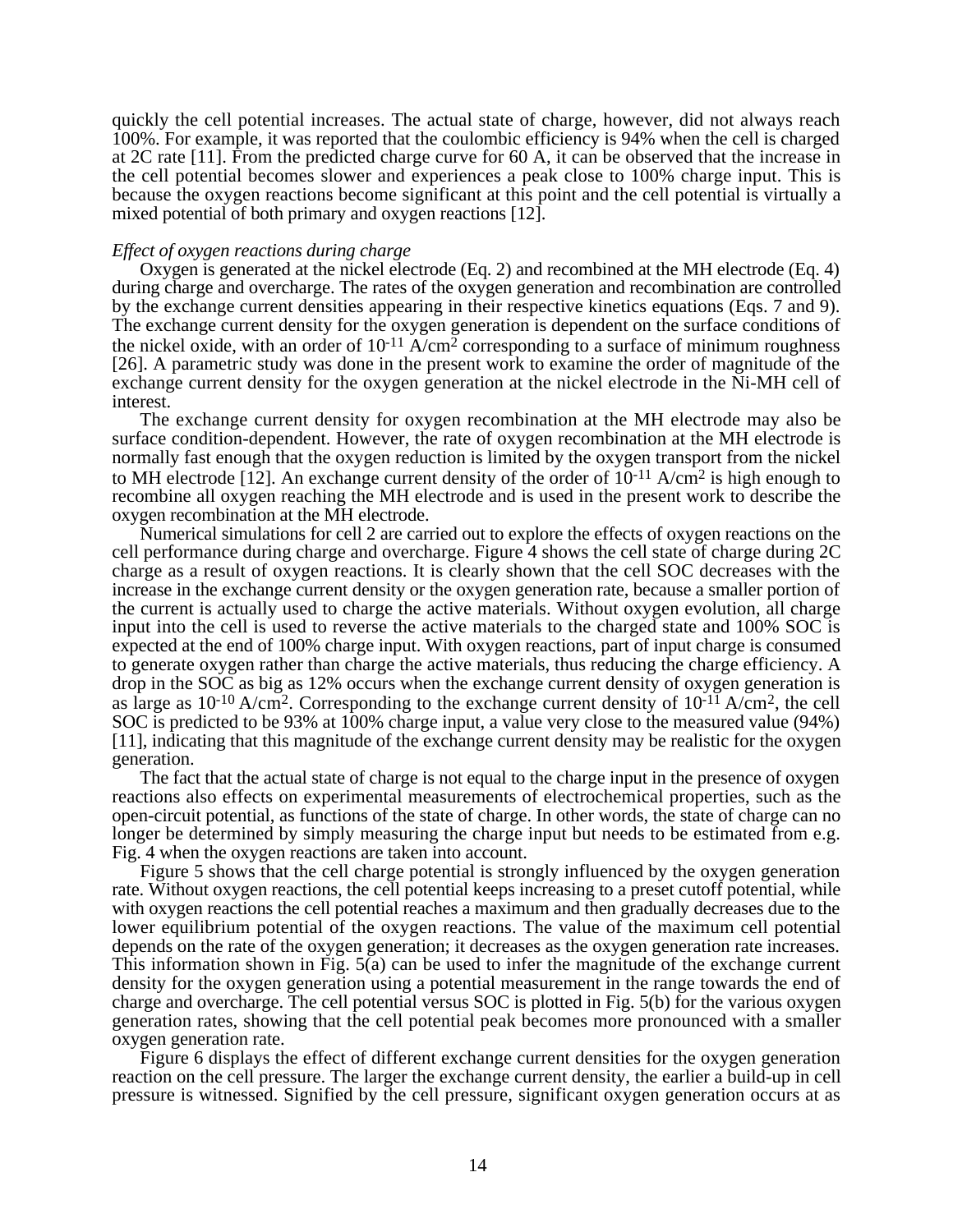low as 50% charge input for the exchange current density of 10<sup>-10</sup> A/cm<sup>2</sup>, while it occurs at 80% charge input as the exchange current density lowers to  $10^{-12}$  A/cm<sup>2</sup>. However, the cell pressure increases more quickly at a smaller exchange current density because a smaller amount of active materials is left to be charged. As a result, the oxygen generation is more significant. During overcharge, the increase in the cell pressure becomes slower and gradually approaches an equilibrium state where the oxygen generation and recombination rates become equal. This equilibrium state comes earlier as the exchange current density decreases. Consistent with the experimental observation [7], this unique behavior of the cell pressure can also be used to infer the value of the exchange current density for the oxygen generation from a pressure measurement.

The effects of the oxygen reactions on the cell behavior at various charging rates are shown in Fig. 7, where the exchange current density of the oxygen generation is fixed at  $10^{-11}$  A/cm<sup>2</sup>. Figure 7(a) shows that the cell SOC decreases with the charge rate when the charge input is constant, meaning that the charge efficiency decreases with the charge rate. At small charge rates, such as  $C/3$  and  $\overline{C}/1$ , the cell SOC can approach close to 100% with the 100% charge input, while it is only 93% at 2C rate and 84% at 6C rate. To achieve full charge, the cell usually has to be overcharged to the extent which not only depends on the charging rate but also the active materials making up the cell  $[12]$ . The predicted results shown in Fig. 7(a) are consistent with the recent experimental observations [7]. Figure 7(b) shows the cell potentials at various charging rates. All potential curves exhibit a similar trend: a quick jump in the cell potential at the very beginning of charge, followed by a gradual increase until reaching the peak potential, and finally a gradual decrease. However, the appearance of the potential peak at each charge rate is different. While distinctive potential peaks can be seen at large rates, the potential peak is virtually indiscernible at the rate as low as C/3, resulting in difficulties determining the end of charge for Ni-MH batteries via the time-dependent potential gradient method [28].

 Figure 8 shows the charge acceptance versus SOC. It is obvious that the charge acceptance is strongly dependent on the cell SOC. When the cell SOC exceeds 80%, oxygen starts to evolve significantly at charge rates as low as C/3. In practice, it is always desired to charge a battery as quickly as possible. From Fig. 8, however, one can conclude that charging a cell at a constant high rate is impractical, because high-rate charging leads to a high rate of oxygen generation. It is worth noting that negligible oxygen evolution takes place at a rate as high as 10C when the cell SOC is below 20%. One can take this advantage and charge a Ni-MH battery at very high rate during the early stage of charge and gradually reduce the charge rate with increasing SOC to avoid the high rate of oxygen generation and maintain the highest charge efficiency throughout the charge process.

Figure 9 plots the cell pressure profiles at various charging rates. It is assumed in this work that the oxygen evolving into the gas phase is the only contributor to the cell pressure build-up. Hydrogen evolution may also contribute to the cell pressure increase. However, Ni-MH batteries are usually designed to be positive electrode-limiting and an excessive portion of the MH active materials at the discharged state is provided as a charge reserve to absorb hydrogen [12], so the hydrogen evolving into the gas phase can be neglected unless this charge reserve has been completely used up. It can be seen from Fig .9 that the cell pressure increases substantially only after a certain point where the rate of oxygen generation at the nickel electrode begins to exceed the rate of oxygen recombination at the MH electrode. This onset of pressure build-up occurs earlier if the charge rate is higher. These predicted trends are in good agreement with the recent experiments [7]. A high pressure build-up inside the cell will present a safety concern. One way to reduce the cell pressure is to improve the internal oxygen circulation controlled by generation, transport, and recombination [12] and use proper charging algorithms [28].

 The cell pressure build-up is strongly dependent on the value of the interfacial mass transfer coefficient for oxygen, as can be seen in Fig. 10. The cell pressure at the equilibrium state doubles as the interfacial mass transfer coefficient halves. The value of the interfacial mass transfer coefficient was chosen in the present work to make the predicted cell pressure reasonable. In practice, it should be determined experimentally.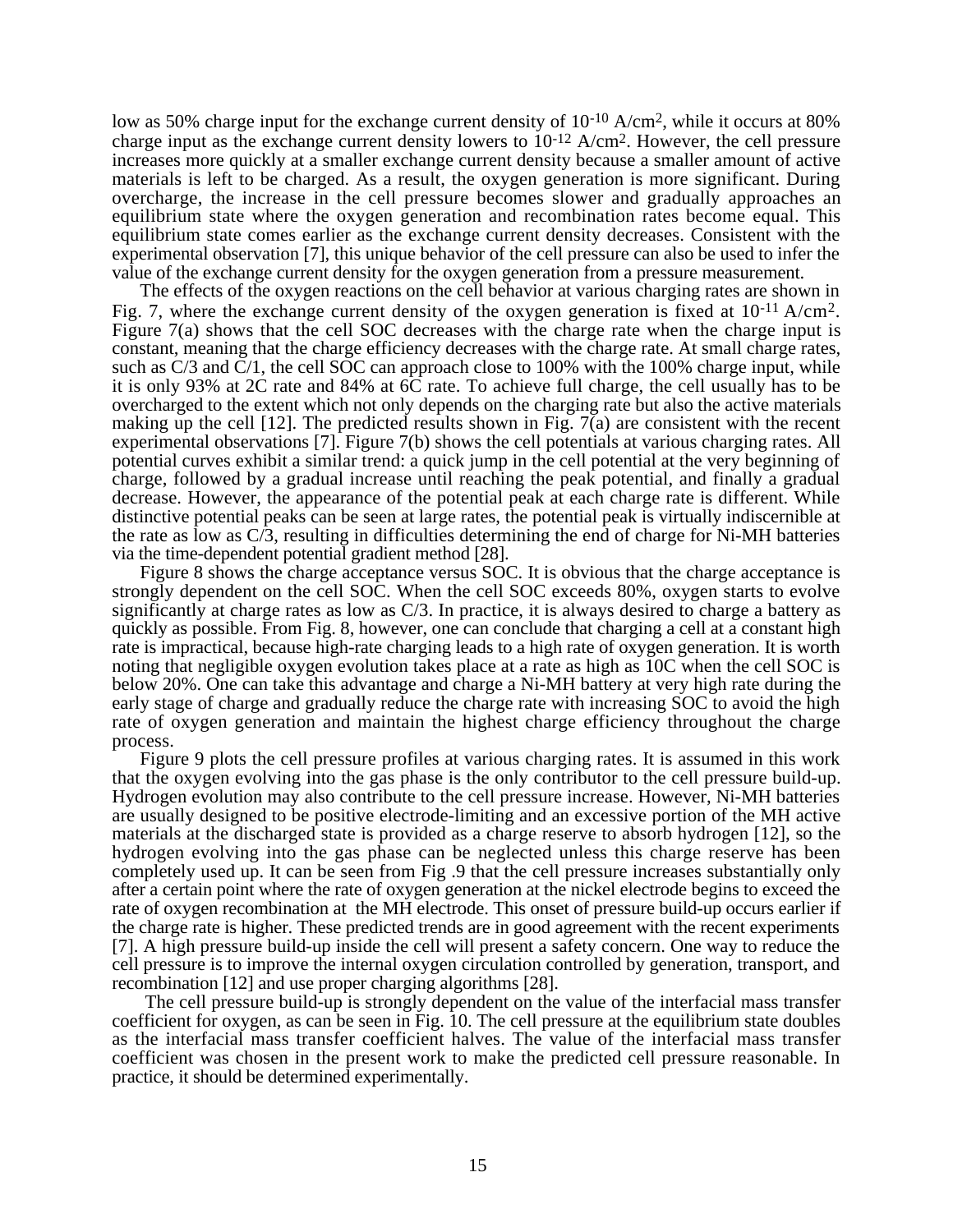### *Effect of oxygen evolution during discharge*

Numerical simulations for cell 1 were carried out to investigate the effects of oxygen reactions on the cell performance during discharge. The oxygen evolution may take place during low rate discharge [4], where the potential of the positive electrode is higher than the equilibrium potential of the oxygen generation. The current produced by the oxygen evolution is opposite to the applied discharge current. As a result, the nickel active materials have to be overdischarged to produce an equal amount of the current in addition to the externally applied discharge current and the discharge efficiency (defined as the ratio of the charge output from the cell to the total charge consumption of the nickel active materials) is therefore less than 100%. A limiting case is the self-discharge of the Ni-MH cell [29, 30] in which the oxygen evolution causes a cell capacity loss. As the selfdischarge proceeds, the potential of the nickel electrode decreases and finally goes below the equilibrium potential of the oxygen generation, and the self-discharge due to the oxygen evolution ceases. This trend is clearly shown by the self-discharge rate vs. time plot in Fig. 11. According to the simulation results, the cell loses its capacity quickly during the first 20 days due to the high potential of the nickel electrode and hence a high self-discharge rate. The residual capacity is reduced to below 60%. This value is too high compared to the experimental data (*ca.* 20%) [29, 30], pointing out that the exchange current density of oxygen generation during cell self-discharge used in the present simulation may not be realistic. Recent experimental studies [29, 30] indicated that the oxygen generation, or differently termed as the self-decomposition of the nickel active materials, yields the lowest rate of the self-discharge of the Ni-MH cell and the redox shuttle between nitrogen ions and ammonia can accelerate the self-discharge process. However, the latter mechanism caused by the decomposition of the conventional separator material in the electrolyte can be completely suppressed by a special design of the separator to trap the entire quantity of nitrogen impurities [29, 30]. Therefore, oxygen evolution remains to be a rate-limiting step of the self-discharge of Ni-MH batteries. Figure 12 shows the effects of oxygen evolution on the discharge efficiency and depth of discharge at various discharge rates. It is seen that the discharge efficiency is initially small when the cell discharges at small rates and increases as cell discharge proceeds. When the cell discharge rate is larger than C/1, the effect of oxygen evolution vanishes.

## **CONCLUSIONS**

A micro-macroscopic coupled model, that not only accounts for the proton diffusion in the nickel electrode and the hydrogen diffusion in the metal-hydride electrode but also incorporates oxygen reactions and transport through both electrolyte and gas phases, has been validated against discharge and charge experiments with good agreement. Numerical simulations have been performed to study the effects of oxygen reactions during charge and discharge. It is found that the charge acceptance decreases with the charge rate, while the depth of discharge increases and the initial discharge efficiency decreases with decreasing discharge rate. Oxygen evolving into the gas phase is responsible for the cell pressure build-up.

The present model assumed a continuous gas-pore network with a uniform volume fraction throughout the cell. In reality, however, the gas phase structure is dependent upon the oxygenreaction and can be much more complex. Thermal effects on the performance of the Ni-MH cell, which are neglected in this work, can also be important at high-rate charge and discharge. In particular, the rate of oxygen generation increases very quickly with the cell temperature [12]. Future work will focus on integrating thermal modeling with the present electrochemical model accounting for the internal oxygen circulation.

Acknowledgments—This work was supported, in part, by the Defense Advanced Research Projects Agency (DARPA), Tactical Technology Office, Electric and Hybrid Vehicle Technology Program, under the cooperative agreement No. MDA972-95-2-0009.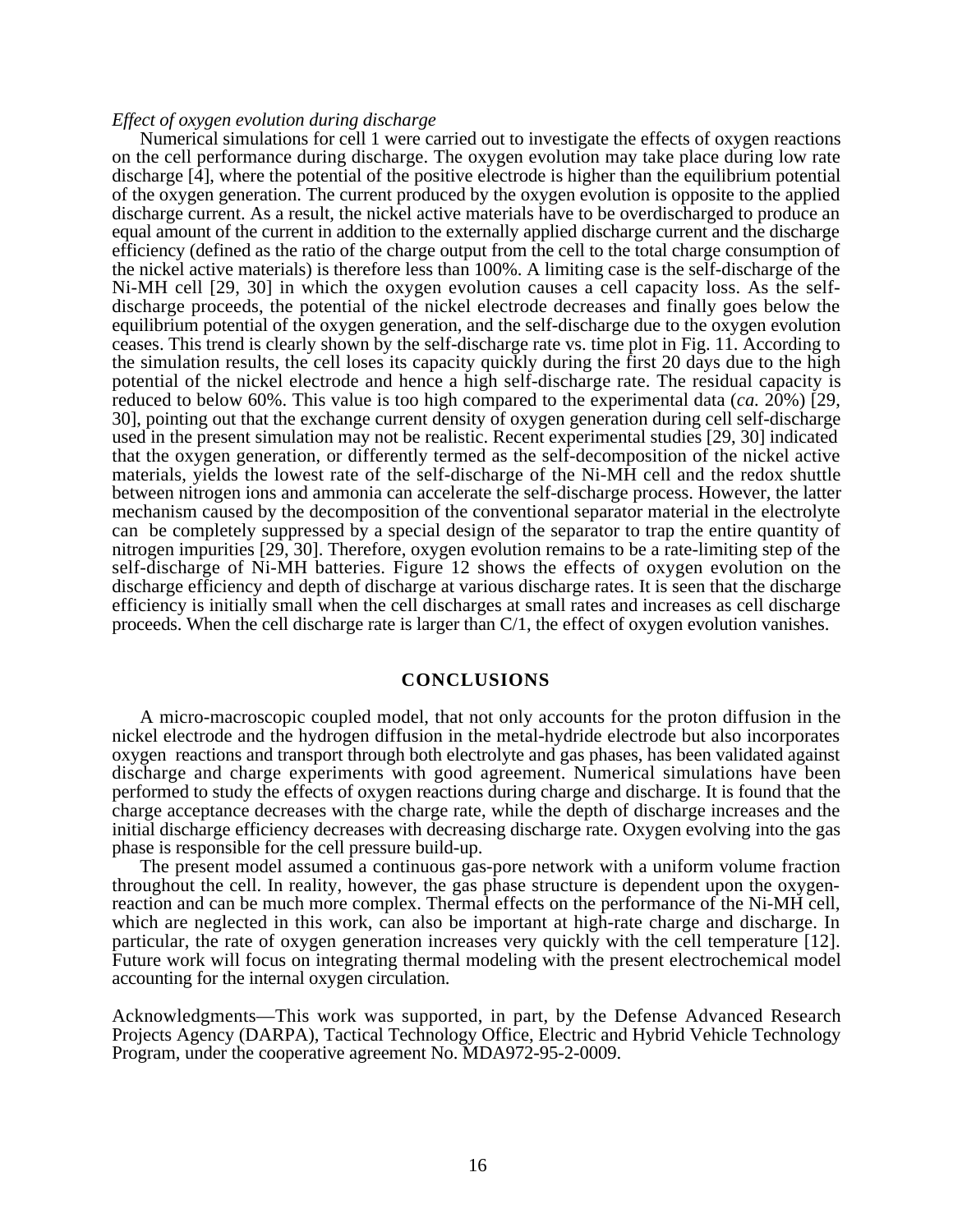# **REFERENCES**

- 1. T. Moore, "The road ahead for EV batteries," *EPRI Journal,* **March/April**, 7 (1996).
- 2. S.R. Ovshinsky, S.K. Dhar, S. Venkatesan, D.A. Corrigan, A. Holland, M.A. Fetcenko, and P.R. Gifford, "Ovanic Nickel Metal Hydride Technology for Consumer and Electric Vehicle Batteries — A Review and Up-date," in *Batteries for Potable Applications and Electric Vehicles* (edited by C.F. Holmes and A.R. Langrebe), The Electrochemical Society Proceedings Series, **PV** 97-18, p. 693 (1997).
- 3. T.F. Fuller and J. Newman, "Metal Hydride Electrodes," in *Modern Aspects of Electrochemistry* , R.E. White, J.O'M. Bockris, and B.E. Conway, editors, **27**, p.359 Plenum Press (1995).
- 4. D. Fan and R.E. White, "Mathematical Modeling of a Nickel-Cadmium battery Effects of Intercalative and Oxygen Reactions," *J. Electrochem. Soc.*, **138**, 2952 (1991).
- 5. J.S. Newman, *Electrochemical System*, 2nd edition, Prentice Hall, Englewood Cliffs (1991).
- 6. B. Paxton and J. Newman, "Modeling of Nickel/Metal Hydride Batteries," *J. Electrochem. Soc.*, **144**, 3819 (1997).
- 7. W.H. Zhu, G.D. Zhang, D.J. Zhang, and J.J. Ke, "Gas Recombination in Sealed Ni-MHx Cells," *J. Chem. Tech. Biotechnol.*, **69**, 121 (1997).
- 8. C.Y. Wang, W.B. Gu, and B.Y. Liaw, "Micro-Macroscopic Coupled Modeling of Batteries and Fuel Cells Part I. Model Development," *J. Electrochem. Soc.*, **145**, 3407 (1998).
- 9. W.B. Gu, C.Y. Wang, and B.Y. Liaw, "Micro-Macroscopic Coupled Modeling of Batteries and Fuel Cells Part II. Application to Nickel-Cadmium and Nickel-Metal Hydride Cells,"*J. Electrochem. Soc.*, **145**, 3418 (1998).
- 10. S.M. Li, *Numerical Simulation of Nickel-Metal Hydride Cells during Charge and Discharge,* M.S. thesis (Advisor: C.Y. Wang), University of Hawaii at Manoa, 1997.
- 11. T. Sakai, A. Takagi, K. Kinoshita, N. Kuriyama, H. Miyamura, and H. Ishikawa, "Influence of Binding Materials for Shaping Alloy Electrodes on the Performance of a Ni/Metal Hydride Battery," *Journal of the Less-Common Metals*, **172-174**, 1185 (1991).
- 12. D. Berndt, *Maintenance-Free Batteries*, 2nd edition, John Wiley & Sons (1997).
- 13. P. De Vidts and R.E. White, "Mathematical Modeling of a Nickel-Cadmium Cell: Proton Diffusion in the Nickel Electrode," *J. Electrochem. Soc.*, **142**, 1509 (1995).
- 14. P. De Vidts, J. Delgado, and R.E. White, R. E., "Mathematical Modeling for the Discharge of a Metal Hydride Electrode," *J. Electrochem. Soc.,* **142**, 4006 (1995).
- 15. R. Barnard, C.F. Randel, and F.L. Tye, *J. Applied Electrochem.*, **10**, 109 (1980).
- 16. M.S. Spritzer, *S-10344 NASA* , Technical Report (1977).
- 17. B.V. Ratnakumar, P. Timmerman, C. Sanchez, S.D. Stefano, and G. Halpert, "Predictions from the Macrohomogeneous Model of a Aerospace Ni-Cd Battery," *J. Electrochem. Soc.*, **143**, 803 (1996).
- 18. R. Zarzycki and A. Chacuk, *Absorption Fundamentals & applications*, Pergamon Press (1993).
- 19. D.M. Bernardi and M.K. Carpenter, "A Mathematical Model of the Oxygen-Recombination Lead-Acid Cell," *J. Electrochem. Soc.*, **142**, 2631 (1995).
- 20. J. Newman and W. Tiedemann, "Simulation of Recombinant Lead-Acid Batteries," *J. Electrochem. Soc.*, **144**, 3081 (1997).
- 21. T.V. Nguyen and R.E. White, "A Mathematical Model of a Hermetically Sealed Lead-Acid Cell," *Electrochimica Acta*, **38**, 935 (1993).
- 22. M. Micka and I. Rousar, *Electrochim. Acta*, **25**, 1085 (1980).
- 23. S.V. Patankar, *Numerical Heat Transfer and Fluid Flow*, Taylor & Francis (1980).
- 24. W.B. Gu, C.Y. Wang, and B.Y. Liaw, "Numerical Simulation of Coupled Electrochemical and Transport Processes in Lead-Acid Batteries," *J. Electrochem. Soc.*, **144**, 2053 (1997).
- 25. W.B. Gu, C.Y. Wang, and B.Y. Liaw, "The use of computer simulation in the evaluation of electric vehicle batteries," *J. Power Sources*, **75/1**, 154 (1998).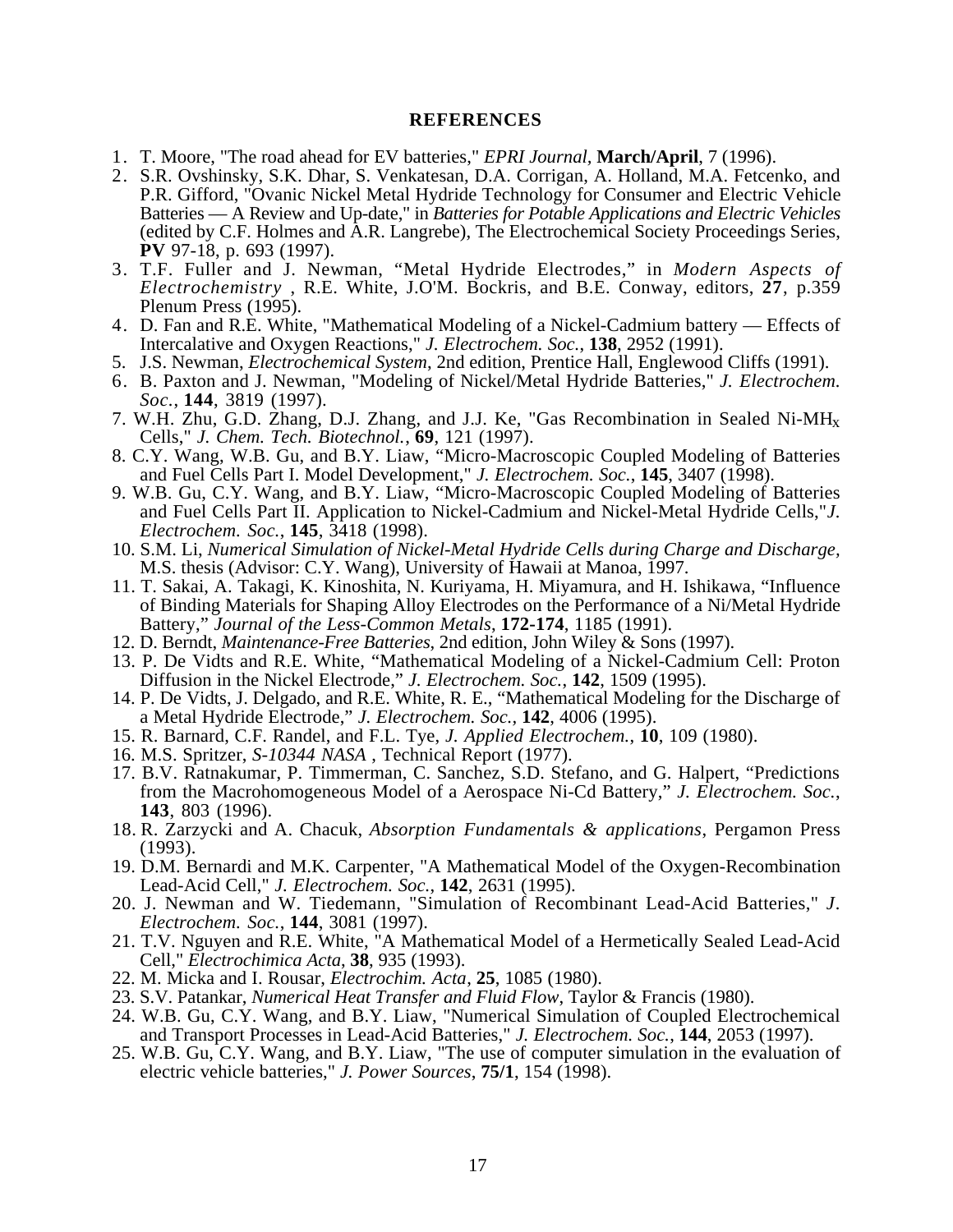- 26. P.C. Milner and U.B. Thomas, "The Nickel-Cadmium Cell," in *Advances in Electrochemistry and Electrochemical Engineering*, P. Delahey and C.W. Tobias, editors, **5**, p.1, John Wiley & Sons (1967).
- 27. D. MacArthur, *J. Electrochem. Soc.*, **117**, 729 (1970).
- 28. R. Cates and R. Richey, "Charge Ni-Cd and Ni-MH batteries properly," *Electronic Design*, **44**, No. 12, Jun 10 (1996).
- 29. M. Ikoma, Y. Hoshina, I. Matsumoto, and C. Iwakura, "Self-Discharge Mechanism of Sealed-Type Nickel/Metal-Hydride Battery," *J. Electrochem. Soc.*, **143**, 1904 (1996).
- 30. P. Leblanc, Ph. Blanchard, and S. Senyarich, "Self-Discharge of Sealed Nickel-Metal Hydride Batteries Mechanisms and Improvements," *J. Electrochem. Soc.*, **145**, 844 (1998).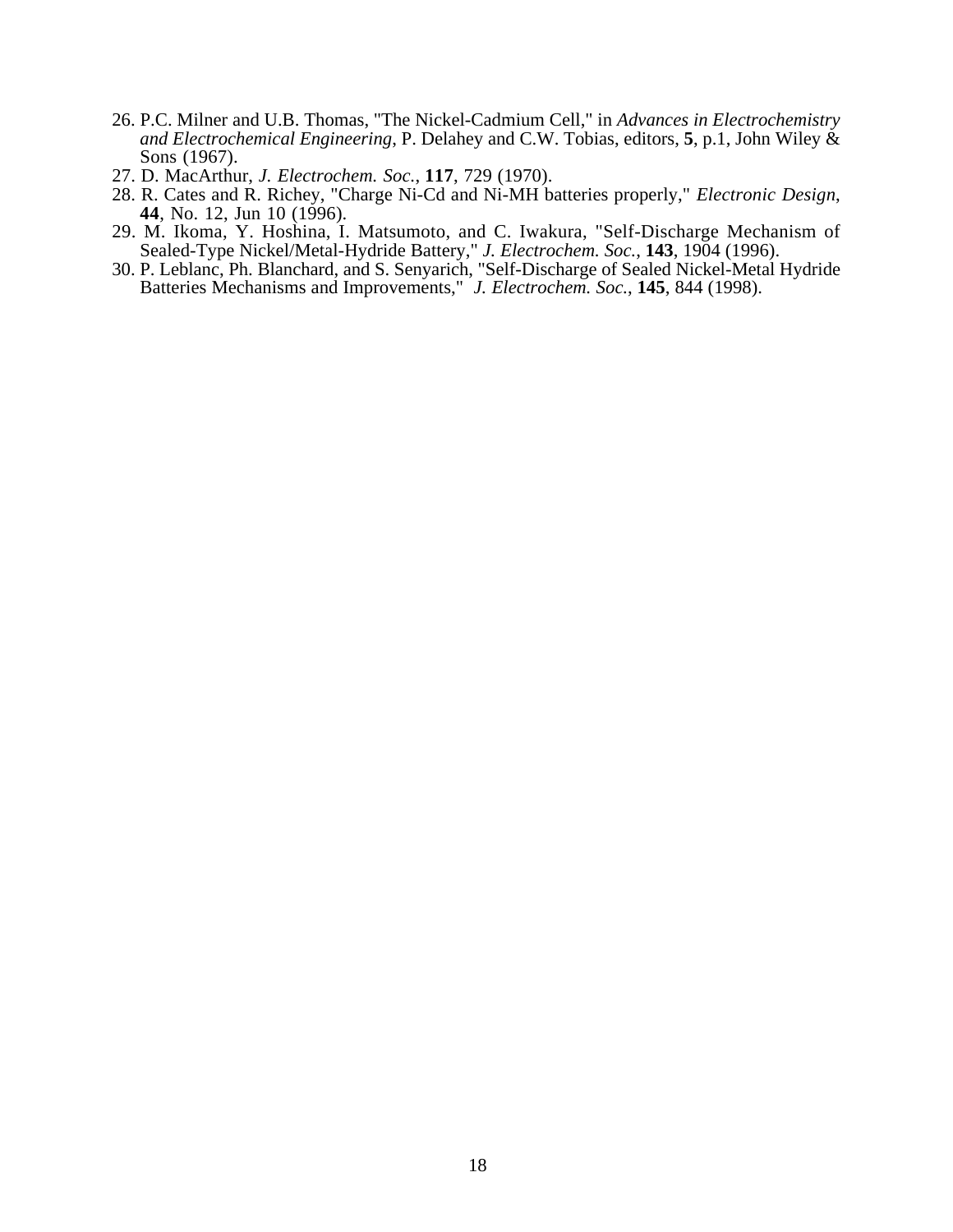# **List of Tables**

Table I. Cell-specific parameters Table II. Values of parameters for base case

Table I. Cell-specific parameters

| Parameter                                                  | Cell 1               | Cell $2$ [14]                    |
|------------------------------------------------------------|----------------------|----------------------------------|
| capacity of Ni electrode, Ah                               | 1.0                  | $\overline{30}$ (7 cells)        |
| MH/Ni capacity ratio                                       |                      |                                  |
| specific charge capacity of<br>MH powder, $mAh/g$          | 281                  | 250                              |
| size of MH powder, µm                                      | 45                   | 70                               |
| projected electrode area, cm <sup>2</sup>                  | $7.5\times4.0$       | $12\times10$                     |
| thickness, cm<br>Ni electrode<br>MH electrode<br>separator | 0.07<br>0.04<br>0.01 | $0.079*$<br>$0.059*$<br>$0.025*$ |
| electrolyte concentration, M                               | 8                    | h                                |
| operating temperature, °C                                  | 25                   | 24                               |

 $*$  — guessed from capacities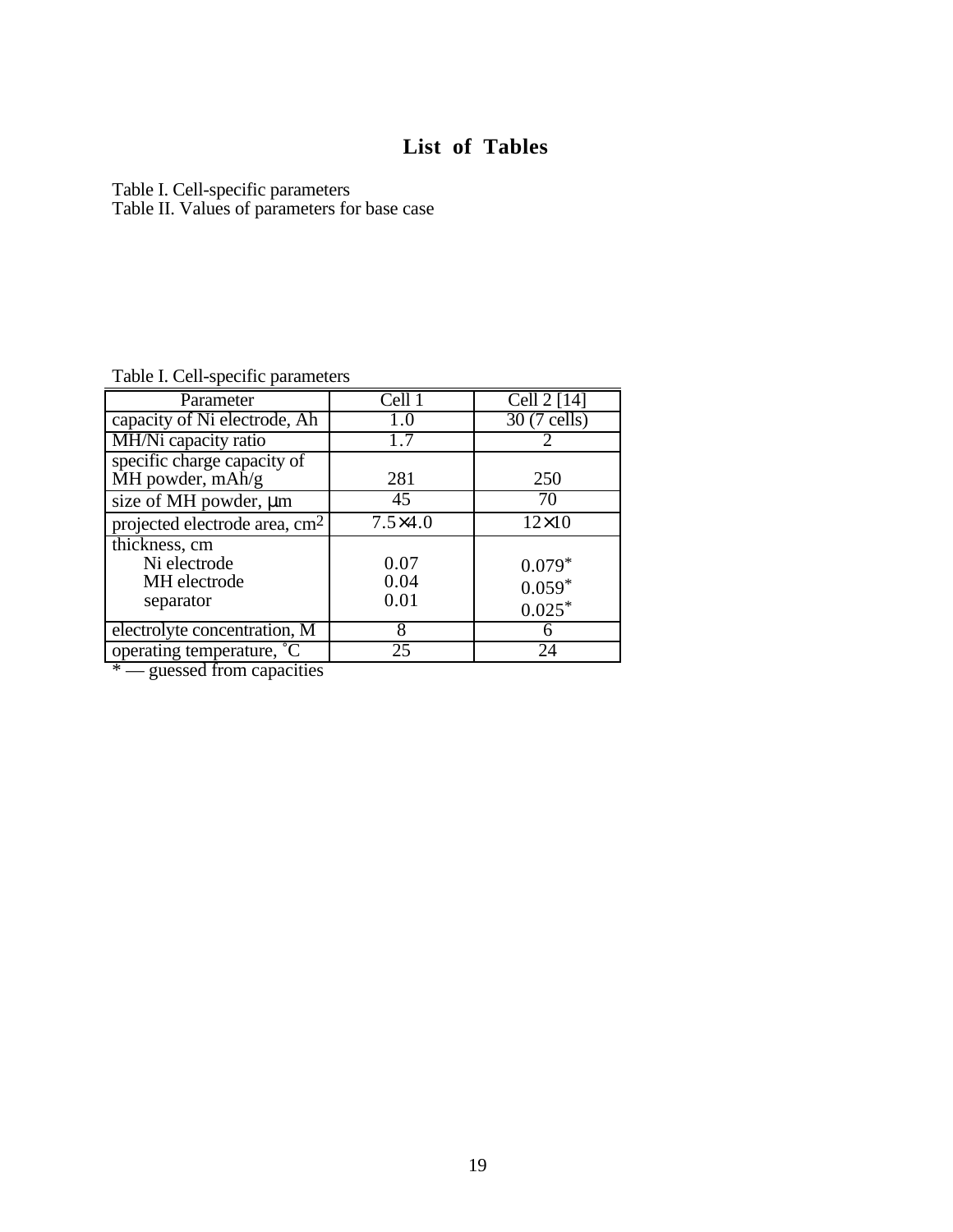| Parameter                                    | Value                              | Unit                      | Source                          |  |
|----------------------------------------------|------------------------------------|---------------------------|---------------------------------|--|
|                                              | $5\times10^{-6}$                   | $\text{cm}^2/\text{s}$    | $\overline{[26]}$               |  |
| $\frac{\overline{D_e^{O_2}}}{c_{ref}^{O_2}}$ | $1.0 \times 10^{-7}$               | mol/cm <sup>3</sup>       | [4] [13]                        |  |
| $\frac{\overline{O_2}}{\underline{P_0}}$     | $10^{-6}$                          | atm                       | chosen                          |  |
| $\overline{H}$                               | $7.6 \times 10^{-8}$               | mol/cm <sup>3</sup> ·atm  | $[26]$                          |  |
| $\overline{\mathbf{K}}$                      | $\overline{10}$                    | $\frac{1}{s}$             | chosen                          |  |
| Ni electrode                                 |                                    |                           |                                 |  |
|                                              | 3.55                               | $g/cm^3$                  | [6]                             |  |
| $\frac{\rho_{avg}}{c_{max}^H}$<br>max        | 0.0383                             | mol/cm <sup>3</sup>       | $\rho_{avg}/M_{Ni(OH)_2}$       |  |
| $c_{ref}^H$                                  | $0.5c_{\mathrm{max}}^{\mathrm{H}}$ |                           | chosen                          |  |
| $\varepsilon_b$                              | 0.85                               |                           | $[13]$                          |  |
| $\epsilon_{\rm Ni}$                          | 0.39                               |                           | calculated from capacity        |  |
| $a_{sb}$                                     | 2000                               | $\text{cm}^2/\text{cm}^3$ | $[13]$                          |  |
| $a_{Ni}$                                     | 4033                               | $\text{cm}^2/\text{cm}^3$ | calculated form $a_{sb}$        |  |
| $r_{\rm o}$                                  | $1.5 \times 10^{-4}$               | cm                        | calculated from a <sub>sb</sub> |  |
| $r_{Ni}$                                     | $3.0 \times 10^{-4}$               | cm                        | calculated from a <sub>Ni</sub> |  |
| $i_{o1,ref}$                                 | $1.04 \times 10^{-4}$              | A/cm <sup>2</sup>         | [6]                             |  |
| 1 <sub>02,ref</sub>                          | $\frac{1}{1} \times 10^{-11}$      | A/cm <sup>2</sup>         | [4] [13]                        |  |
| $\alpha_{a1}$                                | 0.5                                |                           | $[13]$                          |  |
| $\alpha_{c1}$                                | 0.5                                |                           | $[13]$                          |  |
| $\alpha_{a2}$                                | $\overline{1.5}$                   |                           | [4] [13]                        |  |
| $\frac{\alpha_{c2}}{k}$                      | 0.5                                |                           | [4] [13]                        |  |
|                                              | 0.789                              |                           | $[16]$                          |  |
| D <sup>H</sup>                               | $4.6 \times 10^{-11}$              | cm <sup>2</sup> /s        | $[27]$                          |  |
| Separaor                                     |                                    |                           |                                 |  |
| $\boldsymbol{\epsilon}_s$                    | 0.68                               |                           | $[13]$                          |  |

Table II. Values of parameters for the baseline case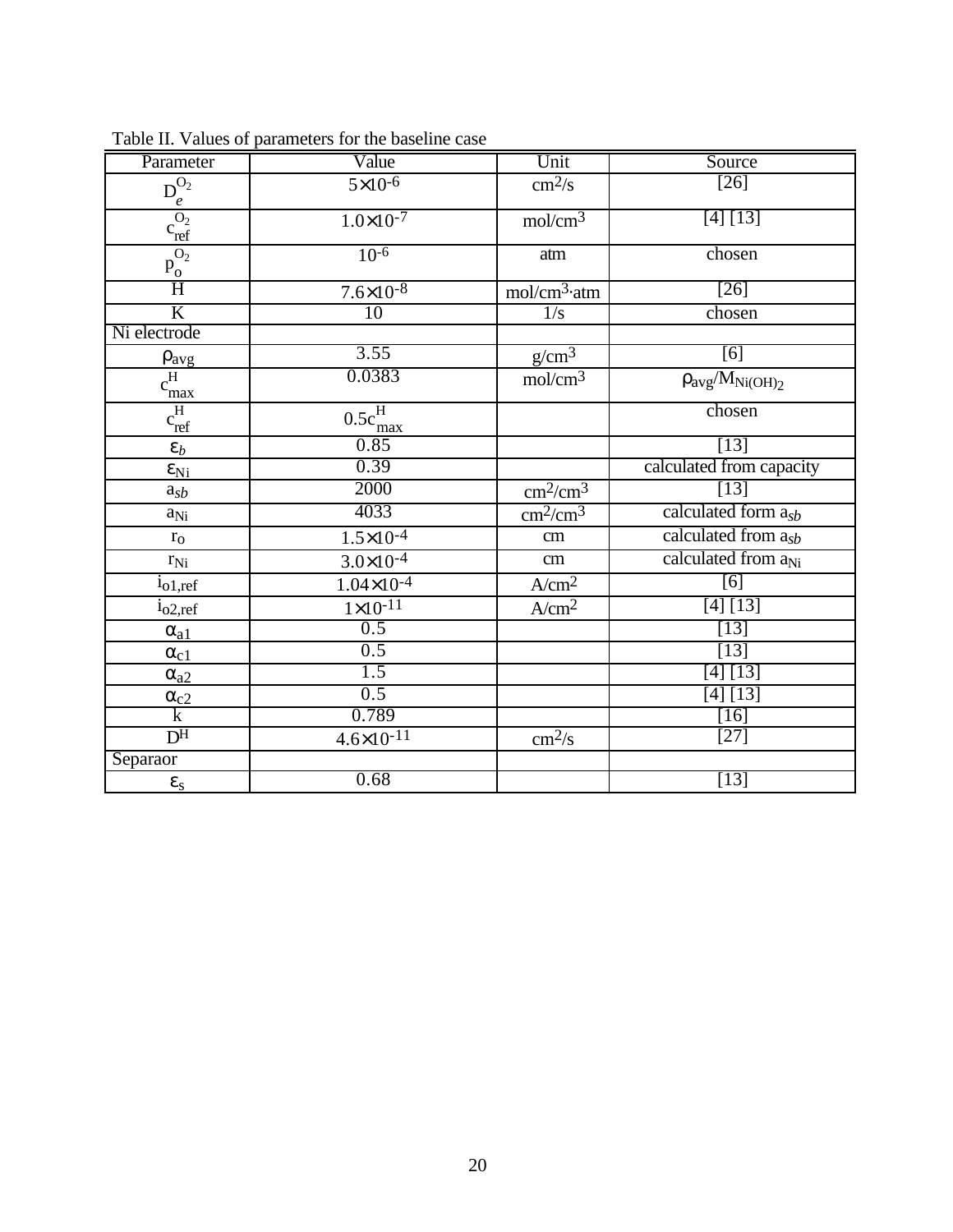|                                            |                      | $\sqrt{2}$             |                           |                                                 |                          |
|--------------------------------------------|----------------------|------------------------|---------------------------|-------------------------------------------------|--------------------------|
| Parameter                                  | Value                |                        | Unit                      | Source                                          |                          |
| <b>MH</b> electrode                        | Cell 1               | Cell $2$ [11]          |                           | Cell 1                                          | Cell 2 [11]              |
| $\rho_{avg}$                               | 7.49                 |                        | g/cm <sup>3</sup>         | [6]                                             |                          |
| $c_{\frac{max}{}}$                         | 0.1025               | 0.0912                 | mol/cm <sup>3</sup>       | $\rho_{avg}/M_{LaNi5H_6}$                       | $\rho_{avg}/M_{AB_5H_6}$ |
| $\overline{c_{ref}^H}$                     | $c^{\rm H}$<br>max   |                        |                           | chosen                                          |                          |
| $\varepsilon_{MH}$                         | 0.48                 |                        |                           | calculated from capacity                        |                          |
| r <sub>MH</sub>                            | 22.5                 | $\overline{35}$        | $\mu$ m                   | measured                                        |                          |
| $a_{MH}$                                   | 693                  | 446                    | $\text{cm}^2/\text{cm}^3$ | calculated from $\varepsilon_{MH}$ and $r_{MH}$ |                          |
| 1 <sub>0</sub> 3, ref                      | $3.2 \times 10^{-4}$ | $7.85 \times 10^{-4}$  | A/cm <sup>2</sup>         | fitted                                          | [6]                      |
| 1 <sub>04,ref</sub>                        |                      | $1 \times 10^{-14}$    | A/cm <sup>2</sup>         |                                                 | [4] [13]                 |
| $\alpha_{a3}$                              | 0.5                  |                        |                           | $[4] [1\overline{3}]$                           |                          |
| $\alpha_{c3}$                              | 0.5                  |                        |                           | [4] [13]                                        |                          |
| $\alpha_{a4}$                              | 1.5                  |                        |                           | [4] [13]                                        |                          |
| $\alpha_{c4}$                              | 0.5                  |                        |                           | [4] [13]                                        |                          |
| p                                          | 0.167                |                        |                           | chosen                                          |                          |
| $\overline{D^{H}}$<br>$2.0 \times 10^{-8}$ |                      | $\text{cm}^2/\text{s}$ | [6]                       |                                                 |                          |

Table II. Parameters used in simulations (cont'd)